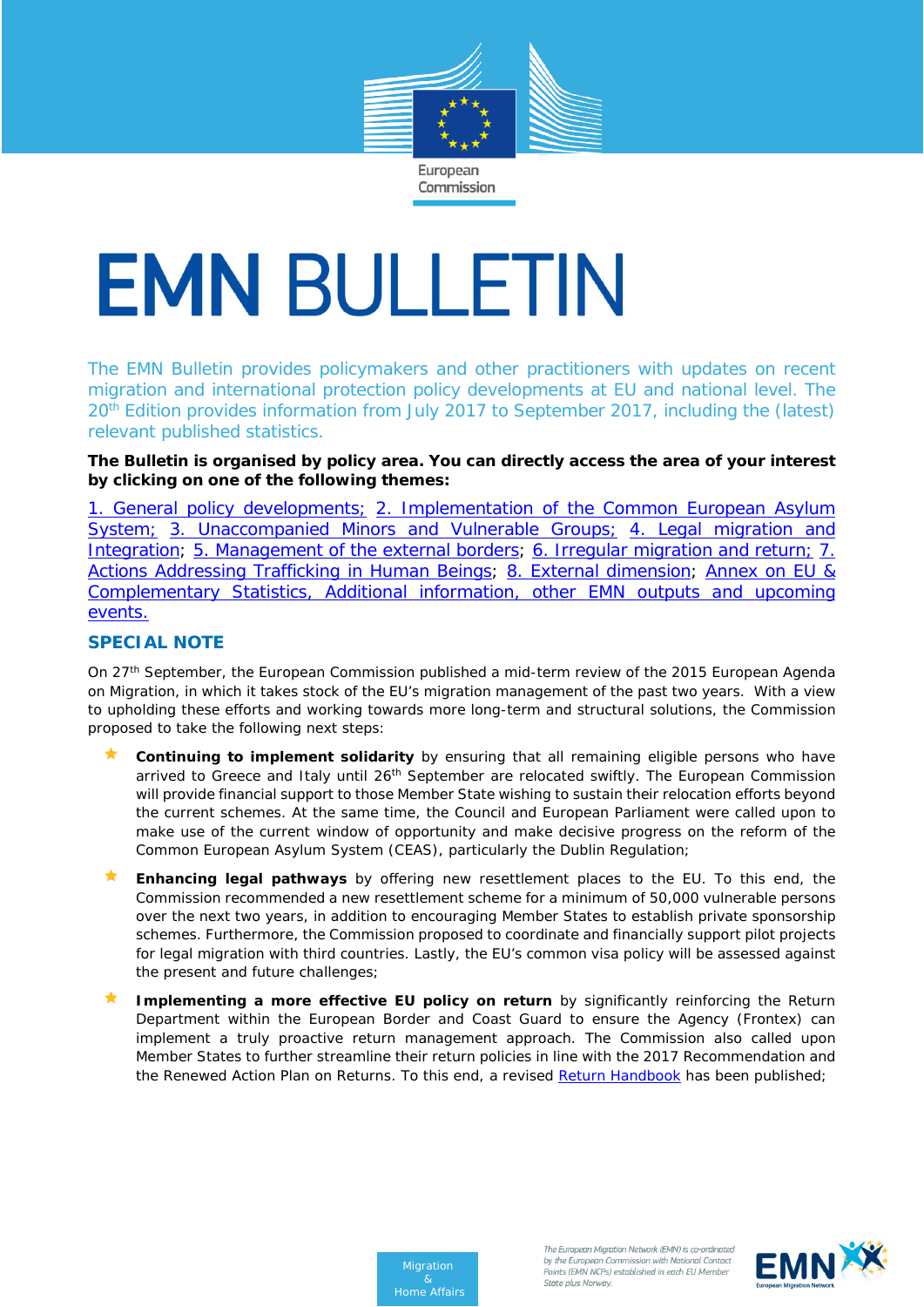**Continuing efforts in the external dimension** by fostering cooperation with countries of origin and transit under the Partnership Framework. This includes further strengthening of the EU Trust Fund for Africa and in particular its North Africa window through additional Member State funding. Furthermore, in cooperation with the United Nations High Commissioner for Refugees (UNCHR) and the International Organisation for Migration (IOM), work along the Central Mediterranean route will continue, particularly to improve the situation of stranded migrants in Libya and promote the socioeconomic opportunities for local communities.

## *EMN Annual Conference in Estonia*

On 21<sup>st</sup>-22<sup>nd</sup> September, the Estonian National Contact Point of the EMN organised the annual EMN conference in Tallinn on the topic "The EU in the Global Race for Talents". The aim was to review the current state of talent migration in the European Union and to encourage an exchange of ideas between key stakeholders in this field. All presentations given in the framework of the conference are available [here.](http://emn.ee/eng/events/conferences/eu-in-the-global-race-for-talents/presentation-slides/)



## <span id="page-1-0"></span>**1. GENERAL POLICY DEVELOPMENTS**

## EU DEVELOPMENTS AND UPDATES

**The September, the European Commission President Jean-Claude Juncker [held](https://ec.europa.eu/commission/state-union-2017_en) his State of the** Union Address. On the topic of migration, he emphasised the need for European countries to continue to show solidarity and establish further legal pathways as a key means of countering irregular migration. He considered legal migration to be a necessity for Europe as an ageing continent and highlighted the importance of the recast Blue Card Directive as a tool to attract global talent. At the same time, Juncker noted that pressure to increase the pace of return remains a top priority among EU leaders.

#### NATIONAL DEVELOPMENTS

- France: On 12<sup>th</sup> July, the government [announced](https://www.interieur.gouv.fr/Actualites/L-actu-du-Ministere/Garantir-le-droit-d-asile-mieux-maitriser-les-flux-migratoires) the goals of its action plan aiming at guaranteeing the right to asylum and controlling migratory flows. The first objective is the strengthening of the action on the European and international level. Regarding the right to asylum, the government wishes to improve the processing of applications and the reception conditions by increasing the number of accommodations for asylum seekers and by increasing resettlements. The government also aims at reinforcing the fight against irregular migration and the removal policies. The last objectives of this action plan are the improvement of the integration policy and France's attractiveness to foreign talents.
- **The Netherlands**: Parliamentary elections were held in the Netherlands on 15th March. After a first attempt to form a government between the Liberals (VVD), the Christen Democrats (CDA), the Social Liberals (D66) and the Greens (GroenLinks) failed, new negotiations were started between VVD, CDA, D66 and the Christian Union (ChristenUnie). Due to the absence of a sitting government, hardly any policy developments have occurred in the period July-September 2017. The parties have reached agreement in October. More information about this agreement and the new government will follow in the next Bulletin.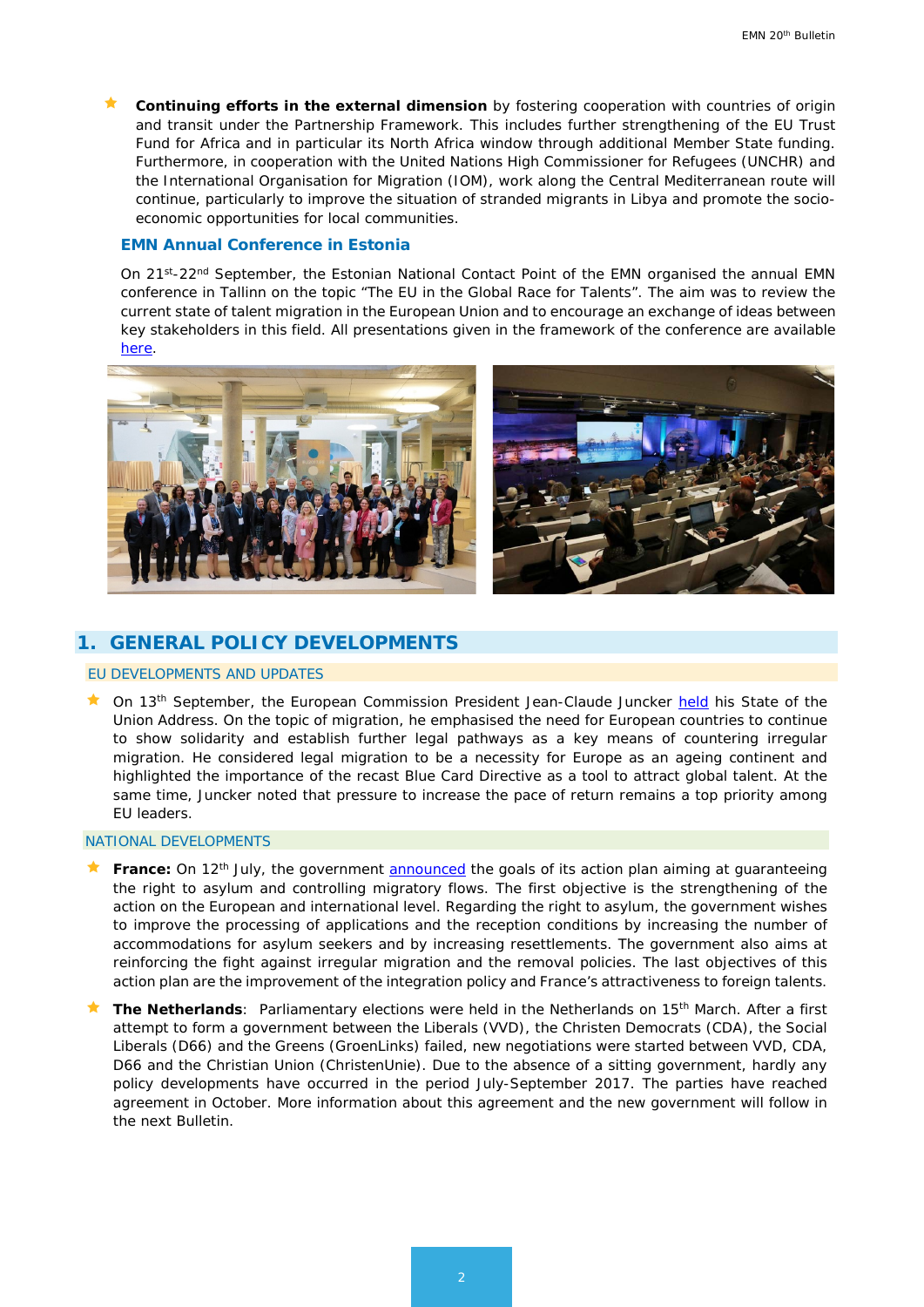# <span id="page-2-0"></span>**2. IMPLEMENTATION OF THE COMMON EUROPEAN ASYLUM SYSTEM**

### EU DEVELOPMENTS AND UPDATES

- $\star$  On 27<sup>th</sup> July, the European Commission [announced](http://europa.eu/rapid/press-release_IP-17-2121_en.htm) a new wave of emergency support projects for Greece worth 209 million euro. This includes the launch of the 'Emergency Support To Integration & Accommodation" (ESTIA) programme to enable refugees and their families to rent urban accommodation and provide them with cash assistance. This differs from previous humanitarian projects which mainly provided support for accommodation in camps and the provision of direct supplies.
- $\star$  On 4<sup>th</sup> August, the European Commission [awarded](https://ec.europa.eu/home-affairs/news/migration-commission-awards-%E2%82%AC93-million-emergency-funding-unhcr-support-refugees-greece_en) an additional 9.3 million euro in emergency assistance to UNHCR for targeted to support to refugees and migrants in Greece. This covers activities such as the provision of transportation, accommodation and auxiliary services to relocation candidates, protection and education for children. Altogether, the emergency funding granted to the Greek

authorities and international authorities operating in Greece now amounts to 371.16 million euro, in addition to 509.5 million euro under the national programmes for the period 2014-2020.

As part of the mid-term review of the 2015 European Agenda on Migration explained above, the European Commission put forward a **[recommendation](https://ec.europa.eu/home-affairs/sites/homeaffairs/files/what-we-do/policies/european-agenda-migration/20170927_recommendation_on_enhancing_legal_pathways_for_persons_in_need_of_international_protection_en.pdf)** on enhancing legal pathways for persons in need of international protection. This includes the proposal for a new resettlement scheme with at least 50,000 additional resettlement places for particularly vulnerable persons in need of international protection, to be admitted by EU Member States by October 2019. Particular focus should be placed on resettlement from North Africa and the Horn of Africa, notably Libya, Egypt, Niger, Sudan, Chad, and Ethiopia. The

**Judgement of the European Court of Justice** – Joint Cases [C-643/15 and C-647-15](http://curia.europa.eu/juris/document/document.jsf?text=&docid=194081&pageIndex=0&doclang=EN&mode=req&dir=&occ=first&part=1&cid=762219&utm_source=ECRE+Newsletters&utm_campaign=008066f7d9-EMAIL_CAMPAIGN_2017_09_08&utm_medium=email&utm_term=0_3ec9497afd-008066f7d9-422304153)

On 6th September, the European Court of Justice dismissed Slovakia's and Hungary's request for September 2015, which aimed at relocating a total of 120,000 asylum seekers from Greece and Italy across Member States. In its decision, the Court stipulated that the Relocation Plan had been a "proportionate" response to help Greece and Italy manage the impact of the 2015 migration crisis. Following this judgment, European Commissioner Dimitris Avramopoulos [warned](http://www.reuters.com/article/us-europe-migrants-easteurope-infringeme/eu-threatens-hungary-poland-with-fines-if-refuse-refugees-idUSKCN1BH1JH?il=0) that if Poland, Hungary and the Czech Republic continue to refuse to comply with the relocation decisions, they could

Commission plans to support this scheme by providing 10,000 euro for each resettled person from the EU budget. In addition, it is recommended that Member States establish private sponsorship schemes to allow private groups or civil society organisation to organise and finance the resettlement and integration of persons in need of protection in line with national legislation. To this effect, the Commission has invited EASO to coordinate a pilot project with interested Member States. Furthermore, the Commission is proposing to coordinate and financially support pilot projects for legal migration with third countries, initially focusing on countries which have shown political engagement in finding joint solutions to irregular migration. Lastly, the EU's common visa policy will be assessed against the present and future challenges.

## *Relocation and Resettlement*

In its 15<sup>th</sup> [report](https://ec.europa.eu/home-affairs/sites/homeaffairs/files/what-we-do/policies/european-agenda-migration/20170906_fifteenth_report_on_relocation_and_resettlement_en.pdf) on relocation and resettlement – published on  $6<sup>th</sup>$  September – the Commission explained that almost 27,700 relocations have taken place since the adoption of the two Council Decisions on relocation in September 2015 (19,244 from Greece and 8,451 from Italy). In terms of resettlement, 75% (17,503) of the 22,504 resettlements agreed have been completed, mainly from Turkey. 22 (Member) States have participated in the resettlement scheme so far, with seven Member States (Estonia, Finland, Germany, Ireland, the Netherlands, Sweden and Switzerland) having already fulfilled their pledges. Nine Member States have not yet resettled under this scheme.<sup>[1](#page-2-1)</sup>

#### LATEST RELEVANT STATISTICS

-

 EASO [published](https://www.easo.europa.eu/sites/default/files/Latest-Asylum-Trends-July-2017FINAL.pdf) its latest asylum trends for July 2017. The number of applications for international protection in the EU, Norway and Switzerland amounted to 58,799 in July, comprising half the number of applicants that were lodged in the same month last year. Almost 4% of all applications were lodged by unaccompanied minors.

<span id="page-2-1"></span><sup>1</sup> Bulgaria, Croatia, Cyprus, Greece, Malta, Poland, Romania, Slovakia and Slovenia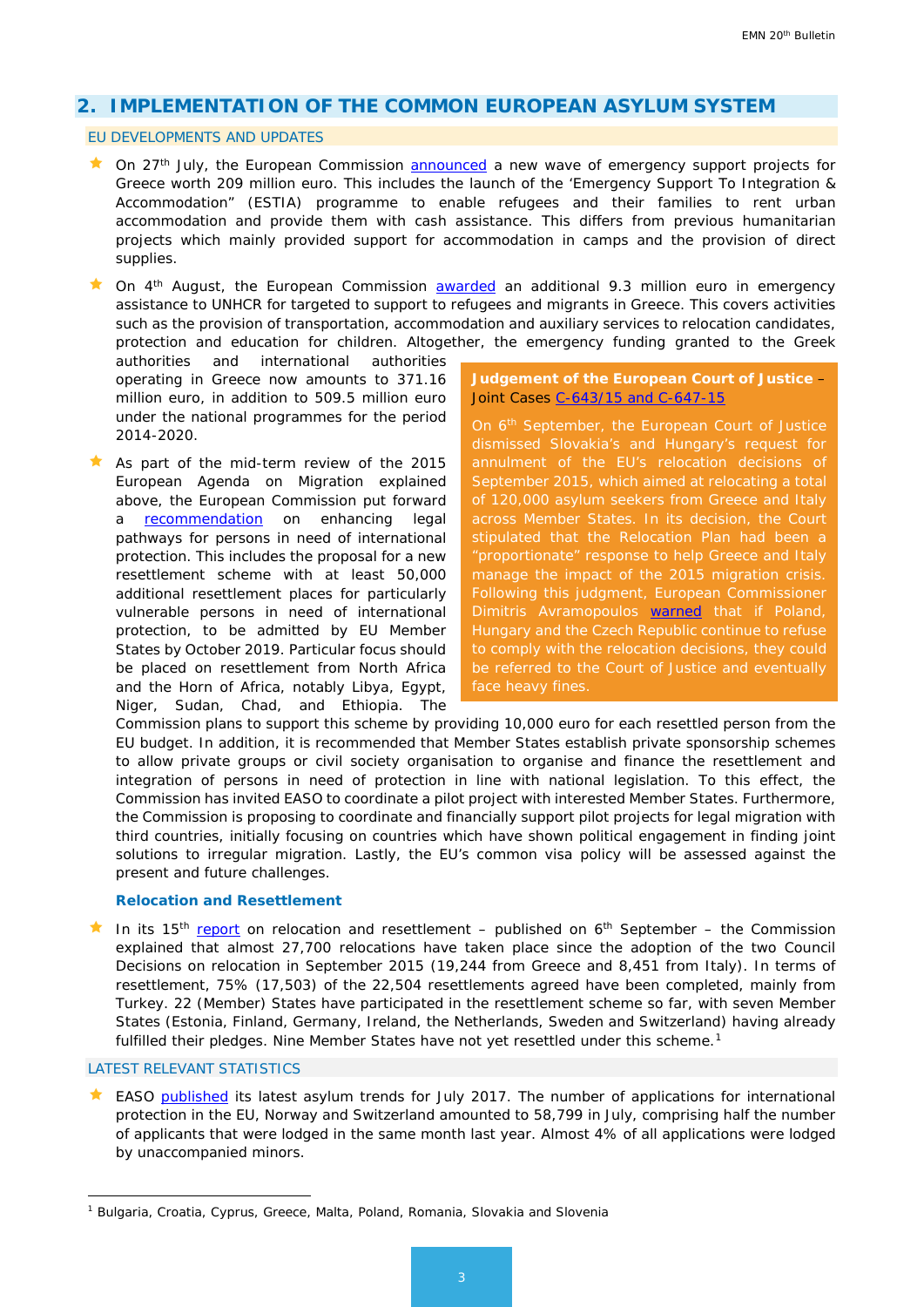As in previous months, Syria continued to be the main country of origin for asylum applications, followed by Nigeria, Afghanistan and Iraq.

### NATIONAL DEVELOPMENTS

- **Austria:** On 30<sup>th</sup> August, the Administrative High Court *lifted* a negative asylum decision against an Armenian mother and her minor children fearing violent behaviour of their husband and father. According to the Administrative High Court, it was not clear whether the Armenian authorities would provide the applicants with sufficient protection against domestic violence.[2](#page-3-0)
- **Estonia:** On 15<sup>th</sup> of September Estonian Refugee Council opened a support centre for refugees in Tallinn. There will be regular workshops, briefings, language cafes, movie nights and other events held in the centre with the aim to support the integration of the beneficiaries of international protection. Additionally two information numbers will be opened in order to provide information in Estonian, English, Arabic and Russian languages

Also, as of 1<sup>st</sup> September, the Estonian Unemployment Insurance Fund is now able to provide support under the project "My first workplace in Estonia" to employers offering employment to beneficiaries of international protection. Under this service, the employer can apply for monetary support to pay for their salaries and receive compensation for the costs of Estonian language courses, workplace translations and receiving a qualification. From 1<sup>st</sup> January 2018, remuneration for mentoring will also be provided.

- **France:** On 28<sup>th</sup> August, the French President [proposed](http://www.elysee.fr/declarations/article/declaration-conjointe-missions-de-protection-en-vue-de-la-reinstallation-de-refugies-en-europe/) in a declaration the implementation of protection missions for the resettlement of refugees from the Sahel countries situated on the migratory route to Libya and the Mediterranean Sea to the EU.
- Italy: On 14<sup>th</sup> July, [Law n. 110](http://www.normattiva.it/uri-res/N2Ls?urn:nir:stato:legge:2017-07-14;110) came into force, which redefines the contours of torture as a criminal offence in the Italian legal order. The farthest-reaching implications regard criminal law with a provision of a jail sentence of 4-10 years in case of torture, putting Italian law in conformity with the UN [Convention against](https://treaties.un.org/pages/ViewDetails.aspx?src=IND&mtdsg_no=IV-9&chapter=4&lang=en) Torture. This bill also affects the international protection legal framework with a modification of the Italian Immigration Single Act (Legislative Decree n. 286, of 25 July 1998). A paragraph is added to article 19.1, providing that "refoulement, expulsion or extradition of a person

towards a State for which there are wellfounded reasons to believe that she/he may undergo torture is not permitted. The appraisal of such reasons shall take into account the existence in this State of severe and systematic violation of human rights". This is in line with the **European Convention on** [Human Rights](http://www.echr.coe.int/Documents/Convention_ENG.pdf) and a series of judgments of the European Court of Human Rights against Italy (see for instance case Saadi vs. Italy $3$  and subsequent cases).

Luxembourg: On 15<sup>th</sup> September, the Council of Government [endorsed](http://www.gouvernement.lu/7351194/15-conseil-gouvernement) the bill approving the cooperation agreement on partnership and development between the EU and Afghanistan.

On 14th July, the Council of Government [approved](http://www.gouvernement.lu/7135299/14-conseil-gouvernement) the draft regulation adding Georgia to the list of safe countries of origin.

## **Judgement of the European Court of Justice** – Case [C-18/16](http://curia.europa.eu/juris/document/document.jsf?text=&docid=194431&pageIndex=0&doclang=en&mode=lst&dir=&occ=first&part=1&cid=1018966&utm_source=ECRE+Newsletters&utm_campaign=eca37b9e8d-EMAIL_CAMPAIGN_2017_09_15&utm_medium=email&utm_term=0_3ec9497afd-eca37b9e8d-422304153)

In its judgement of 14<sup>th</sup> September, the Court of Justice found that the detention of an applicant under the Receptions Conditions Directive in order to determine or verify his or her identity or nationality is necessary with a view to preventing secondary movements and ensuring the proper functioning of the CEAS. Moreover, under that Directive, detention is subject to compliance with various conditions and is only justified under a confined framework. Therefore, the Court concluded that the EU legislature struck a fair balance between, on the one hand, the applicant's right to liberty and, on the other, the requirements relating to the identification of that applicant which are necessary to the functioning of the CEAS.

**The Netherlands:** On 29<sup>th</sup> August, in line with the decision **Paposhvili v. Belgium** of the European Court of Human Rights, Dutch policy has been [revised](https://zoek.officielebekendmakingen.nl/stcrt-2017-50078.html) to take into account the accessibility of medical care in the country of origin. Rejected asylum seekers who risk inhuman and degrading treatment for medical reasons may be granted legal stay on the basis of the Dutch Alien Act art. 64. for a period of one year maximum. In this period, the Dutch Repatriation and Departure Service will examine if medical care is available and accessible in the country of origin. If this is the case, the service will organise the repatriation of the rejected asylum seeker.

<u>.</u>

<span id="page-3-0"></span><sup>2</sup> Administrative High Court, 30 August 2017, Ra 2017/18/0119.

<span id="page-3-1"></span><sup>3</sup> Application No. 37201/06, judgment of the Grand Chamber, 28 February 2008.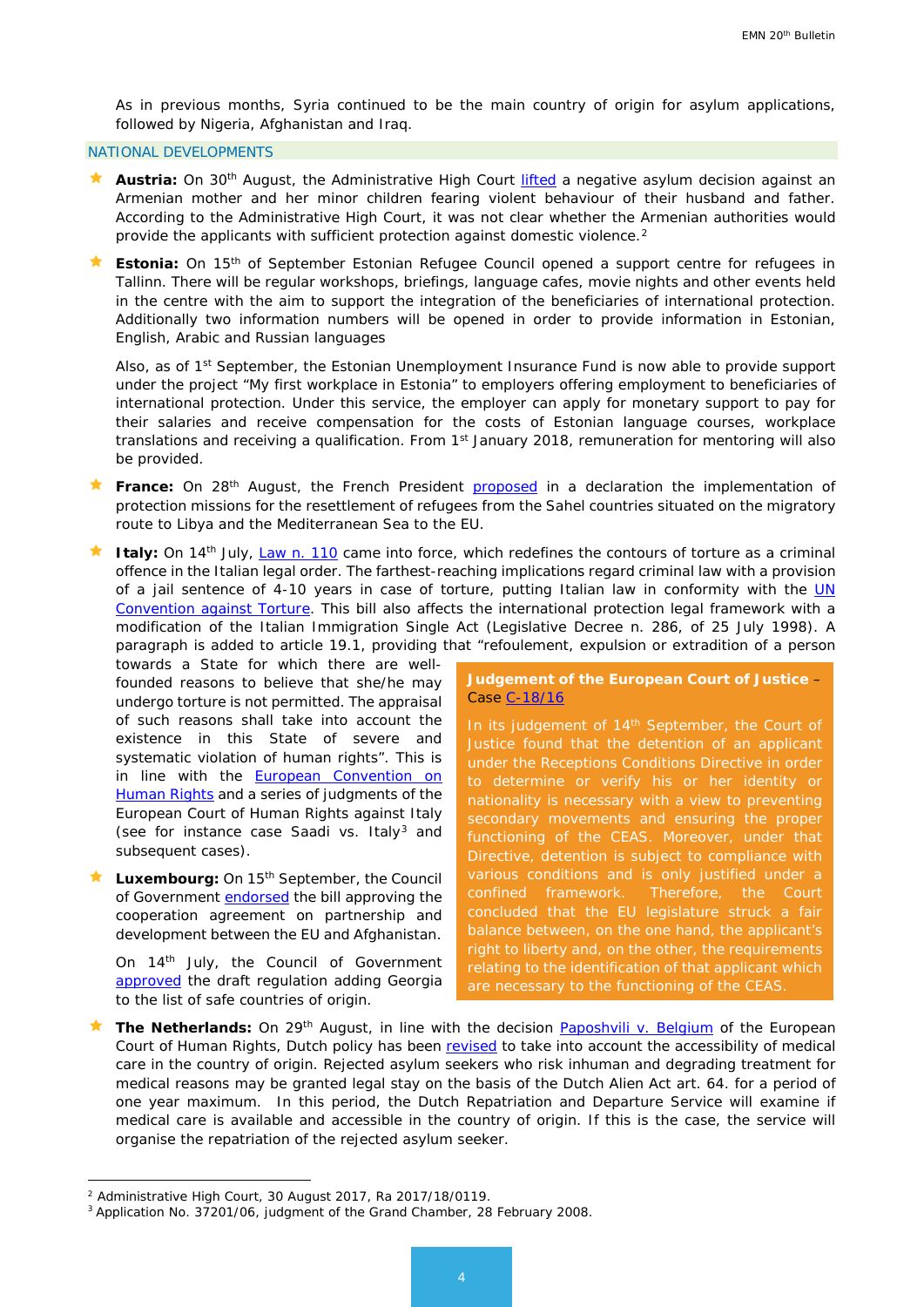On the same day, [changes](https://zoek.officielebekendmakingen.nl/stcrt-2017-49812.html) in policy for asylum applicants from Iran came into force. The Minister for Migration can now designate a group as a 'group at risk' if it is apparent that persecution of persons belonging to this group occurs in the country of origin. Accordingly, as of 1<sup>st</sup> September, the decisionmaking policy regarding Iranian nationals who seek asylum in the Netherlands has changed, with the following groups being considered a 'group at risk': Yarsani's (an ethno-religious group primarily found in western Iran); persons who are active in the political arena, journalism or are human right defenders and seriously criticise the government; apostates of the Islamic faith.

In July, the temporary hold on taking decisions regarding asylum applications from Burundian nationals was lifted. This hold had been in place since July 2016. Instead, a [new policy](https://zoek.officielebekendmakingen.nl/stcrt-2017-39944.html) came into force on 7<sup>th</sup> July, according to which three groups are considered to be at risk: journalists, members of the opposition and persons with an important position in an NGO. For these groups, it is deemed not to be possible to rely on the protection of the authorities or NGO's. Also, no internal protection alternative is deemed to be present.

**Norway:** On 1<sup>st</sup> August, the grace period during which the family members to sponsors who hold a residence permit on the basis of protection in Norway are exempted from the income requirement was changed. The application for family reunification must now be registered online within six months after the sponsor received his/her permit. The fee (NOK 8000 (857 euro approx.) for applicants above the age of 18) must also be paid within six months. Furthermore, the applicant/family member must meet in person at a Norwegian Service Mission within one year after the sponsor received his/her permit.

The time limits do not apply if the applicant has been prevented from submitting an application at an earlier time because of factors beyond the applicant's control.

On 25<sup>th</sup> August, the income requirement for family members to sponsors who hold a residence permit on the basis of protection was reduced from NOK 309,700 (approx. 32,998 euro) to NOK 256,256 (approx. 27,303 euro).

#### *Relocation and Resettlement*

- **Croatia:** Throughout the reporting period, the Croatian Government has sent pledges for 80 relocation applicants from Greece and 60 applicants from Italy under the EU relocation mechanism. On 18<sup>th</sup> September, the project "Providing Refugee Resettlement Assistance to the Government of the Republic of Croatia" was launched. By  $8<sup>th</sup>$  December 2017, this projects intends to provide comprehensive resettlement and post-arrival orientation, as well as early integration support to 150 Syrian refugees from Turkey to Croatia. Under the EU relocation mechanism, no new pledges have been made.
- **★ Finland:** Since October 2015, Finland has [received](http://www.migri.fi/for_the_media/bulletins/press_releases/press_releases/1/0/eu_relocation_programme_ends_finland_has_received_1_975_asylum_seekers_who_arrived_in_italy_and_greece_74301) 1,975 asylum seekers who originally arrived in Greece or Italy. In autumn 2015, Finland committed to receiving a total of 2,078 asylum seekers under the EU relocation scheme. Finland has now met its relocation targets, with the exception of the last asylum seekers expected from Greece, as the selection of people, done by Greece, is still pending.
- **Lithuania:** In the framework of the EU relocation scheme, Lithuania relocated 382 persons in need of international protection as of September 2017. 355 were relocated from Greece and 27 from Italy, reaching approximately 56% of the established quota. Until September 2017, Lithuania had also resettled 32 persons from Turkey.
- **Luxembourg:** On 7<sup>th</sup> September, Luxembourg **relocated** 44 adults and 4 children from Italy in the framework of the EU relocation mechanism. In the same context, 28 adults and 27 children were [relocated](http://www.gouvernement.lu/7194705/09-demandeurs-relocalisation) from Greece to Luxembourg on 4<sup>th</sup> and 8<sup>th</sup> August 2017.

On 16th and 17th August, 43 Syrian refugees (20 adults and 23 children) were [resettled](http://www.gouvernement.lu/7278422/17-refugies) from Turkey in the context of the EU-Turkey Statement of 18<sup>th</sup> March 2016. On 13<sup>th</sup> July, Luxembourg [resettled 2](http://www.gouvernement.lu/7132246/13-reinstallation-refugies)4 Syrian and 2 stateless refugees (14 adults and 12 children) from Lebanon. This resettlement took place in the context of the decision taken at the Justice and Home Affairs Council on  $20<sup>th</sup>$  July 2015 for Luxembourg to resettle 30 people who are in clear need of international protection.

- **Spain:** The relocation and resettlement processes continued to be carried out, leading to a total of 1,279 relocations and 710 resettlements to Spain as of end of September 2017.
- **United Kingdom:** The latest quarterly Home Office migration statistics, which were **published** on 24<sup>th</sup> August, show that over 1,200 refugees arrived through the resettlement scheme in the second quarter of 2017, meaning over a third of the 20,000 refugees the UK government pledged to resettle by 2020 are already in the UK. Approximately half of those who have arrived under the scheme are children.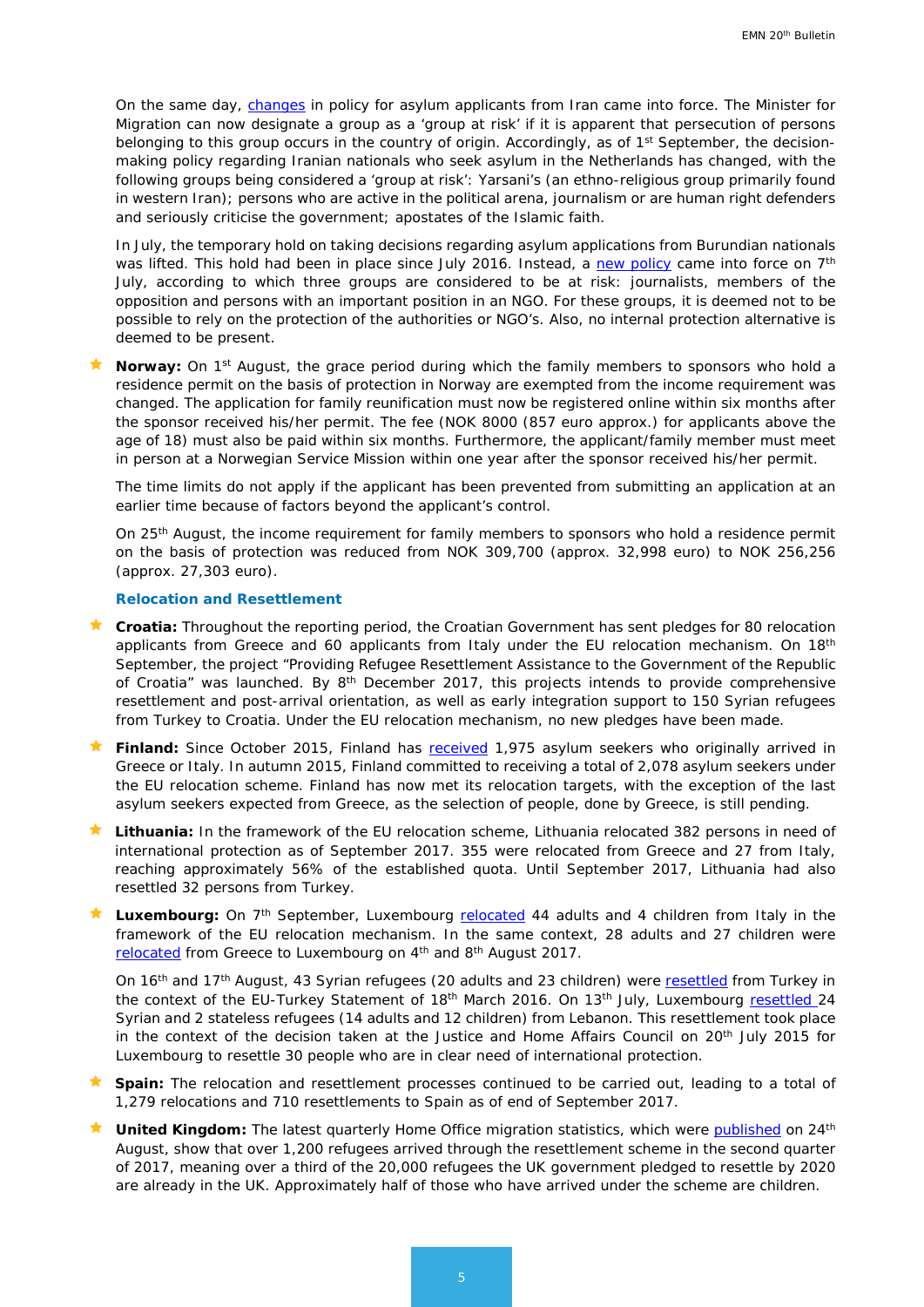# <span id="page-5-0"></span>**3. UNACCOMPANIED MINORS AND VULNERABLE GROUPS**

#### EU DEVELOPMENTS AND UPDATES

- **At the end of July, the European Asylum Support Office (EASO) and the Italian authorities [signed](https://www.easo.europa.eu/news-events/press-releaseeaso-and-italian-ombudsperson-children-and-adolescents-are-working-together) an** Amendment to the EASO Operating Plan to Italy with a view to formalising future cooperation with the Italian Ombudsperson for Children and Adolescents.
- According to the European Commission's 15<sup>th</sup> [report](https://ec.europa.eu/home-affairs/sites/homeaffairs/files/what-we-do/policies/european-agenda-migration/20170906_fifteenth_report_on_relocation_and_resettlement_en.pdf) on relocation and resettlement, published on 6<sup>th</sup> September, a total of 31 unaccompanied minors have been relocated from Italy since May 2017. The receiving countries were the Netherlands (26), Belgium (2), Norway (2) and Germany (1). These relocations are the result of a coordinated action between the Commission, the Italian authorities and EASO.
- $\star$  On 20<sup>th</sup> September, the Council of Europe [published](https://rm.coe.int/age-assessment-council-of-europe-member-states-policies-procedures-and/168074b723?utm_source=ECRE+Newsletters&utm_campaign=cc1d8f92fc-EMAIL_CAMPAIGN_2017_09_29&utm_medium=email&utm_term=0_3ec9497afd-cc1d8f92fc-422304153) a report mapping procedures, practices and methods for assessing the age of unaccompanied children in Europe. It raises concern over inaccuracies in age assessment of migrants and the wide disparities across countries with regard to different safeguards in place. One key challenge identified by the report relates to the lack of common approach to age assessment procedures in Europe.

## NATIONAL DEVELOPMENTS

**Austria:** On 30<sup>th</sup> August, the Austrian Administrative High Court *[lifted](https://www.ris.bka.gv.at/Dokument.wxe?ResultFunctionToken=fa7af8dc-0db0-4d69-ac5f-97c543123f94&Position=1&Abfrage=Vwgh&Entscheidungsart=Erkenntnis&Sammlungsnummer=&Index=&AenderungenSeit=Undefined&SucheNachRechtssatz=False&SucheNachText=True&GZ=&VonDatum=&BisDatum=&Norm=&ImRisSeit=EinemMonat&ResultPageSize=50&Suchworte=&Dokumentnummer=JWT_2017180036_20170830L00)* a decision of the Federal Administrative Court on the Dublin transfer to Bulgaria of a pregnant mother and her minor children. According to the High Administrative Court, the transfer of vulnerable persons to Bulgaria could be in violation of human rights.<sup>[4](#page-5-1)</sup>

On the same day, the Austrian Administrative High Court also [lifted](https://www.ris.bka.gv.at/Dokument.wxe?ResultFunctionToken=fa7af8dc-0db0-4d69-ac5f-97c543123f94&Position=1&Abfrage=Vwgh&Entscheidungsart=Erkenntnis&Sammlungsnummer=&Index=&AenderungenSeit=Undefined&SucheNachRechtssatz=False&SucheNachText=True&GZ=&VonDatum=&BisDatum=&Norm=&ImRisSeit=EinemMonat&ResultPageSize=50&Suchworte=&Dokumentnummer=JWT_2017180089_20170830L00) a decision denying subsidiary protection to an Iraqi family with five minor children. According to the Administrative High Court, the vulnerability of the minor children was not taken duly into account by the Federal Administrative Court.<sup>[5](#page-5-2)</sup>

- **Croatia:** During the reporting period, 82 unaccompanied minors lodged an application for international protection in the Republic of Croatia, according to the Ministry of Interior.
- France: On 27<sup>th</sup> September, the Minister of Justice and the Minister of Solidarity and Health **announced** a series of developments on the funding of the national sheltering and the evaluation and orientation scheme of unaccompanied minors. They also presented the first lines of an action plan for unaccompanied minors, which is embedded in the wider scope of the 'migrants plan'.
- **Luxembourg:** On 10<sup>th</sup> August 2017, the **bill** approving the Council of Europe Convention on preventing [and combating violence against women and domestic violence](https://www.coe.int/en/web/conventions/full-list/-/conventions/treaty/210) was submitted to Parliament. The bill foresees to modify Luxembourg's immigration law by adding the possibility that the victims of a forced marriage who were coerced to leave the territory can recover their residence permit. Furthermore, victims of domestic violence can be granted an authorisation of stay for personal reasons under a number of conditions.

On 7<sup>th</sup> July, the Council of Government [approved](https://www.gouvernement.lu/7117580/07-conseil-gouvernement) the creation of a commission in charge of determining the best interest of unaccompanied minor applicants for international protection. In accordance with the Return directive, Luxembourg's immigration law postulates that a return decision can only be issued to an unaccompanied minor if the return is in the best interest of the child, but does not detail how this interest is determined. The commission, composed of the child's and relevant services' and ministries' representatives will carry out individual assessments on the best interest of the child with the aim of delivering an authorisation of stay or a return decision.

**The Netherlands:** In September, the Youth Care Inspectorate and the Inspectorate of Security and Justice - after a previous negative evaluation - published a [re-evaluation](https://www.inspectievenj.nl/toezichtgebieden/a/asiel-en-migratie/nieuws/2017/09/06/kwaliteit-beschermde-opvang-alleenstaande-minderjarige-vreemdelingen-verbeterd) of the quality of protected shelter for unaccompanied minors and have concluded that the quality of shelter has improved. Ten out of the twelve inspection qualifications were scored sufficient. The Central Agency for the Reception of Asylum Seekers has informed the inspectorate that further improvements have been made and that it now expects to score sufficient on all qualifications. The Inspectorate will continue with closely following the developments concerning protected shelter of unaccompanied minors.

<u>.</u>

<span id="page-5-1"></span><sup>4</sup> Administrative High Court, 30 August 2017, Ra 2017/18/0036.

<span id="page-5-2"></span><sup>5</sup> Administrative High Court, 30 August 2017, Ra 2017/18/0089.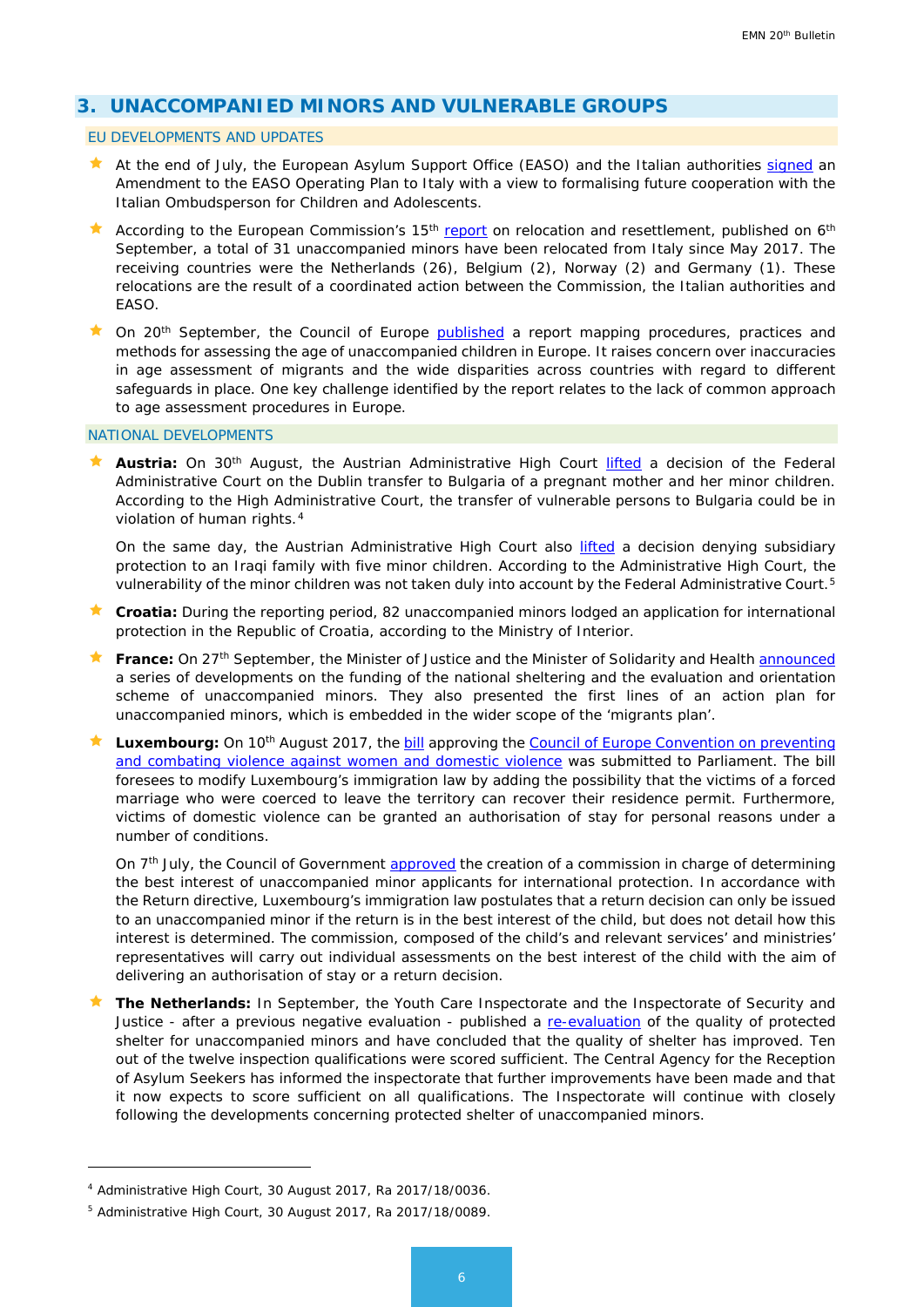- **Norway:** Later this autumn, the Norwegian Directorate of Immigration (UDI) will start using [BioAlder](https://oslo-universitetssykehus.no/Documents/BioAlderManual_v1.0.pdf) results as an element in its age assessment process for the undocumented age of unaccompanied minors. BioAlder is a statistical calculation model on the basis of studies of the development of the hand skeleton and lower left wisdom tooth in more than 14,000 young persons of known chronological age. The model provides an estimate of the applicant's chronological age range. Its algorithms will be updated as new research results become available. The long-term aim is to develop molecular biological methods of age estimation (DNA methylation).
- **Spain:** in the context of the relocation pledges from Italy, Spain announced in September its willingness to specifically accept 30 unaccompanied minors.

# <span id="page-6-0"></span>**4. LEGAL MIGRATION AND INTEGRATION**

### EU DEVELOPMENTS AND UPDATES

 The European Commission's Knowledge Centre on Migration and Demography (KCMD) [launched](https://bluehub.jrc.ec.europa.eu/datachallenge/) a *Data Challenge on Integration of Migrants in Cities (D4I)* to stimulate research on various aspects of the integration of migrants at local level. Through this initiative the KCMD makes available data at high spatial resolution derived from the 2011 Census which shows the concentration of migrants in cities of eight EU Member States. The high spatial resolution of the derived data allows to examine patterns of concentration of migrants' communities in specific neighbourhoods and to perform comparisons across different origins, cities of different sizes and EU countries.

All interested researchers can submit a proposal for research to be carried out on the data, covering any aspect of integration of migrants both from qualitative and quantitative disciplines. Preference will be given to research resulting in policy recommendations with EU relevance. The selected applicants will be given the right to download the entire data set and use it freely for their research. The authors of the best studies will be invited to present their results to EU policy makers in a poster exhibition organised at the end of 2018.

#### NATIONAL DEVELOPMENTS

 **Belgium:** On 29th August, the State Secretary for Asylum Policy and Migration and the Walloon Minister for Employment signed [a collaboration agreement](https://emnbelgium.be/news/declaration-intent-signed-between-state-secretary-asylum-policy-and-migration-and-walloon?q=/fr/nouvelles/une-declaration-dintention-ete-signee-entre-le-secretaire-detat-lasile-et-la-migration-et) which aims at fostering the socio-professional insertion of asylum seekers. The agreement aims at strengthening the collaboration between FOREM the Walloon agency for employment and training -and Fedasil - the Federal agency for the reception of asylum seekers - in Wallonia (e.g. through the organisation of information sessions in the reception centres on the services offered by FOREM).

In recent years, Belgian registrars have been confronted with foreigners who aim to recognise a child with a view to obtain an advantage in terms of residence. The [Law of 19th September 2017](https://emnbelgium.be/news/new-law-fight-against-false-declarations-parenthood) includes preventive and repressive measures to fight against these false declarations of parenthood. The legislative changes will make it possible to postpone or refuse a declaration of parenthood, it introduces penalties for falsely declaring parenthood and it foresees the possibility to annul a declaration of parenthood.

- **Croatia:** Following their adoption on 30th June by the Croatian Parliament, extensive amendments to the existing Foreigners Act came into effect on 22<sup>nd</sup> July. These aim at implementing relevant EU legislation and clarifying certain provisions subject to different interpretation in practice. The existing Foreigners Act (Official Gazette No. 130/11, 74/13, and 69/17; "Foreigners Act") sets out detailed rules for entry, work and stay of foreigners on Croatian territory. While the introduced amendments do not substantially change the general framework of residence and work permits, certain existing provisions were clarified and new rules related to (i) posted, (ii) seasonal workers, and (iii) intra-corporate transferees were introduced.
- **Czech Republic:** An [amendment](https://portal.gov.cz/app/zakony/zakonPar.jsp?idBiblio=88685&nr=206%7E2F2017&rpp=15%23local-content) of the Employment Act, which came into force on 29<sup>th</sup> July, repealed a ban on assigning third-country nationals (except those who have free access to the labour market) to user undertakings by temporary-work agencies. This ban had been in place since 2012. At the same time, the amendment set more strict criteria on granting a Permit to Broker Employment to temporarywork agencies and defined a misdemeanour of "Concealed Brokering of Employment".
- **Estonia:** On 23rd August, the first meeting of the working group on the immigration quota gathered in the Ministry of the Interior. The aim of the working group is to find the best solution on how to change the regulation on the immigration quota. The working group consists of representatives from 19 organisations as well as migration experts.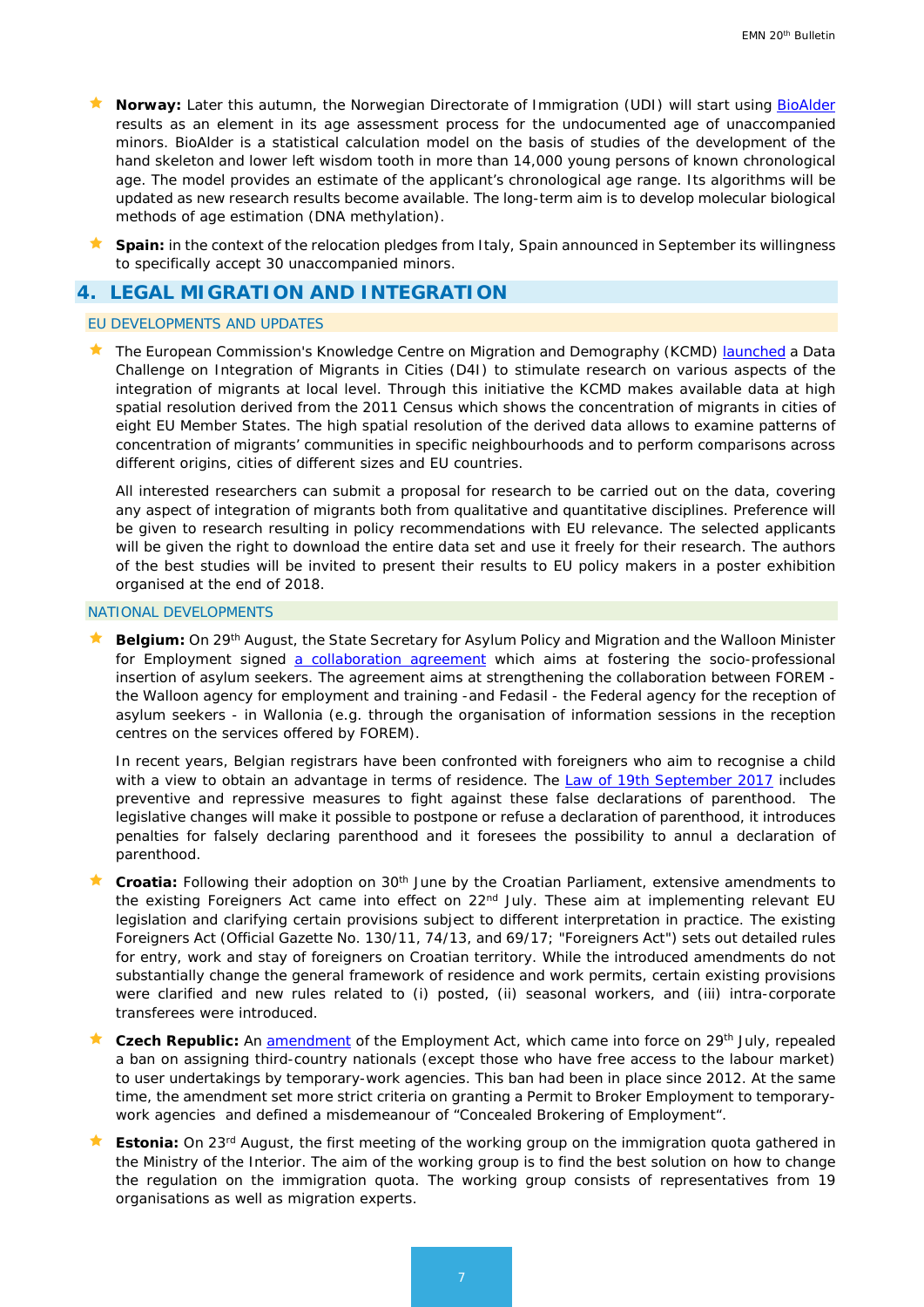On 13th July, the Government of Estonia approved the proposition according to which people who wish to apply for Estonian citizenship who have lived in Estonia for at least 5 years, can participate in free Estonian language courses with the aim to acquire the necessary level of B1.

- **Finland:** As the first organisation in Finland, the Finnish Immigration Service has started using the [Suomi.fi e-Authorizations functionality,](http://www.migri.fi/for_the_media/bulletins/press_releases/press_releases/1/0/finnish_immigration_service_introduced_e-authorizations_73745) in which an employer can grant electronic powers of attorney allowing a person to act on the employer's behalf in 'Enter Finland', the Immigration Service's e-service channel.
- Italy: As of 17<sup>th</sup> August, the application process for family reunification has become fully digital. However, documents concerning the requirements related to income and housing of foreign nationals still have to be submitted scanned and attached to the request for reunion. The Point of Contact - Sportello Unico –therefore only has to summon the foreign citizen once, significantly accelerating the process. The release of the clearance form - nulla osta - will be made within 90 days after the submission of the application. This new procedure encourages the exercising of the right of family unity, which is considered one of the main factors of a full integration of foreign nationals in Italy.

Italy: On 26<sup>th</sup> September, the Italian Ministry of the Interior presented the first ever National [Integration Plan for Beneficiaries of International Protection.](http://www.interno.gov.it/sites/default/files/piano-nazionale-integrazione.pdf) This organises the integration of its target group in a systematic and comprehensive manner. Three aspects are to be highlighted. Firstly, the plan considers that integration is a process that starts with the reception of protection seekers; they shall therefore be entitled to integration measures upon arrival, before their protection status is decided. Secondly, the plan implements a multilevel governance approach to integration: national administration, regions, local bodies and third sector organizations coordinate their efforts for bettermanaged integration policies. Finally, the plan proposes an approach to integration that encompasses different themes, ranging from dialogue between religions to economic integration through language learning, training, recognition of qualifications, etc.

Luxembourg: On 27<sup>th</sup> September, the Council of Government approved the elaboration of a new [multiannual national action plan on integration.](https://www.gouvernement.lu/7391276/27-conseil-gouvernement) The plan will be elaborated by the Reception and Integration Agency (OLAI) in collaboration with an inter-ministerial committee and in direct consultation with a number of stakeholders such as Parliament, municipalities and civil society. The plan will be based on two axes: the reception and follow-up of applicants for international protection and the integration of Luxembourg's non-Luxembourgish residents. On 8<sup>th</sup> July, 37 representatives of foreigners were [elected f](http://www.gouvernement.lu/7124231/10-elections-etrangers)or the National Council of Foreigners. The ministry of Family, Integration and the Greater Region is committed to designate the representatives of refugees, municipalities, employer and trade organisations, as well as of civil society.

- **The Netherlands:** In September, the Minister of Security and Justice [revoked](https://www.rijksoverheid.nl/actueel/nieuws/2017/09/13/minister-blok-trekt-nederlanderschap-in-van-vier-personen) the Dutch citizenship of four jihadists who have travelled to a conflict zone. The persons concerned had joined a terrorist organisation in a jihadist conflict zone. Apart from the revocation of their citizenship, the four persons are also declared as 'undesired foreign nationals' and therefore can no longer legally enter the Netherlands or any other Schengen country. The measures came into force immediately but still have to undergo assessment by the Dutch judiciary. Since March 2017, the Minister of Security and Justice may revoke the Dutch citizenship due to national security considerations.
- **Norway:** As of 1<sup>st</sup> September, it is no longer possible to be granted permanent residency in Norway unless the applicant can prove that she/he has supported herself/himself the previous 12 months. This applies to everyone between 18 and 67 years of age. The government has stipulated that a certain amount of income is to be considered as sufficient and the applicant cannot have been a recipient of social welfare payments during this period.<sup>[6](#page-7-0)</sup> Some forms of social benefits from the government are considered income, as well as student loans and educational stipends. Exceptions are also made for applicants who are attending elementary school or secondary school as adult education and other full time students, or persons declared unable to work due to medical reasons.
- **Spain:** On 11th September, a bilateral meeting between Fátima Báñez, Spanish Minister of Employment and Social Security, and Mohamed Yatim, Ministre de l'Emploi et de l'insertion professionelle from Morocco was held in Madrid. The aim was to intensify collaboration in employment and social security as well as the management of migratory flows. A total of 225,000 Moroccan workers are affiliated to social security in Spain, making them the second most important group in affiliation to social security among foreigners.

-

<span id="page-7-0"></span><sup>6</sup> Norwegian Immigration Act Section § 62 first paragraph, letter f and Immigration Regulations Section § 11-11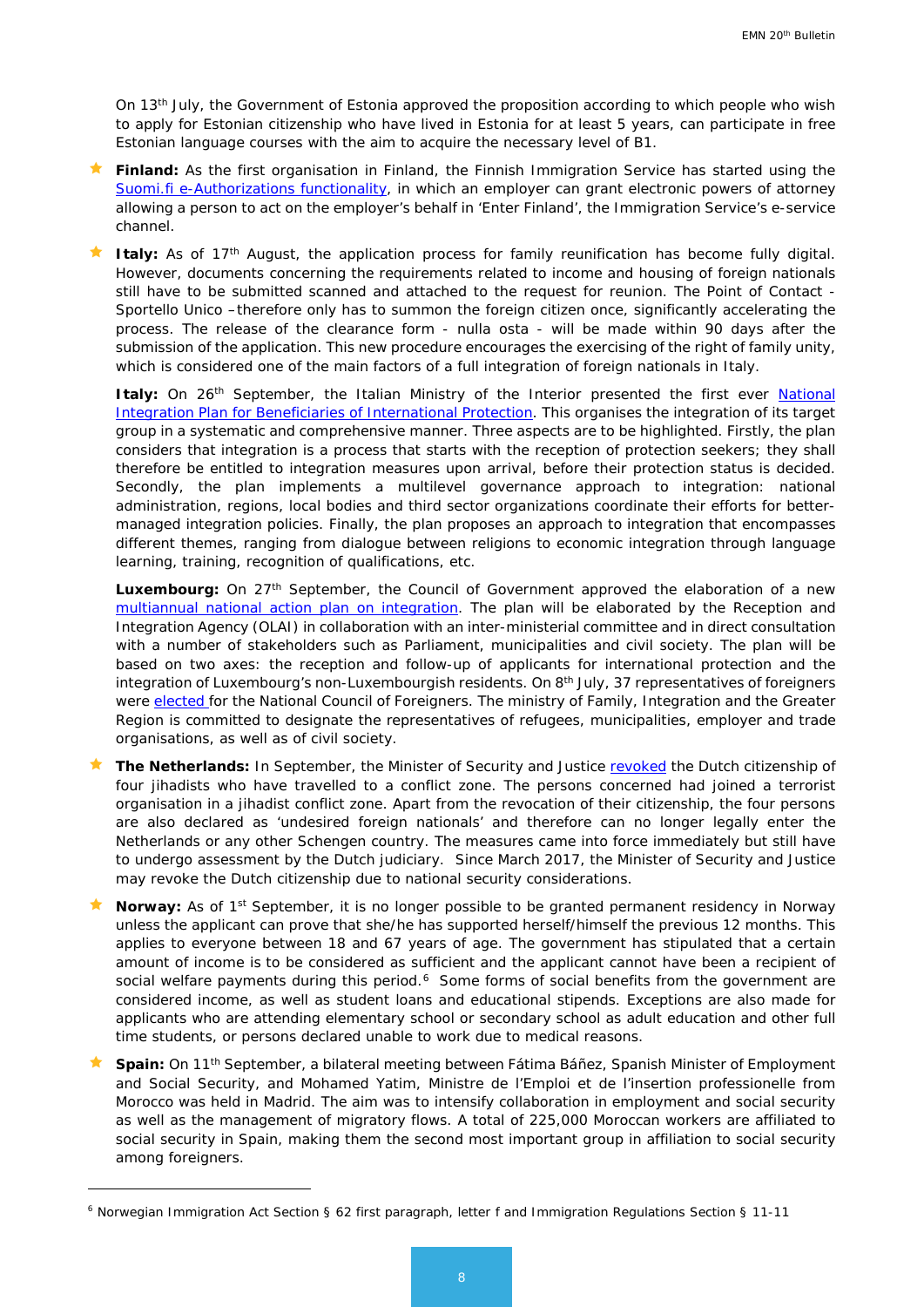# <span id="page-8-0"></span>**5. MANAGEMENT OF THE EU EXTERNAL BORDERS**

### EU DEVELOPMENTS AND UPDATES

 $\star$  On 27<sup>th</sup> September, the European Commission put forward plans for preserving and strengthening the Schengen area. This includes a [proposal](https://ec.europa.eu/home-affairs/sites/homeaffairs/files/what-we-do/policies/european-agenda-migration/20170927_proposal_for_a_regulation_amending_regulation_eu_2016_399_en.pdf) for an update of the Schengen Borders Code, with a view to adapting the rules of the reintroduction of temporary internal border controls to the current needs and responding to evolving serious threats to public policy or internal security. To this end, the Commission

proposes to prolong the time limits for internal border controls from six months to one year, coupled with stronger safeguards, such as the obligation for Member States to assess if alternative measures could address the identified threat more efficiently and the submission of a detailed risk assessment.

In addition, the European Commission issued a [Recommendation](https://ec.europa.eu/home-affairs/sites/homeaffairs/files/what-we-do/policies/european-agenda-migration/20170927_recommendation_implementation_provisions_schengen_borders_code_temporary_reintroduction_border_control_en.pdf) on the better application of the existing Schengen rules, highlighting that temporary internal border controls must remain an exceptional measure of last resort, the impact on free movement should be limited and that alternative measures, such as police checks and cross-border cooperation, should be prioritised.

Lastly, a European Commission Communication – also published on  $27<sup>th</sup>$ September -takes stock of the measures already taken to respond to security challenges at the external border and within the Schengen area, such as the amendments

**Judgement of the European Court of Justice** – Cases [C-490/16](http://curia.europa.eu/juris/document/document.jsf?text=&docid=193201&pageIndex=0&doclang=EN&mode=req&dir=&occ=first&part=1&cid=792476&utm_source=ECRE+Newsletters&utm_campaign=ed29ae24f5-EMAIL_CAMPAIGN_2017_07_28&utm_medium=email&utm_term=0_3ec9497afd-ed29ae24f5-422304153) & [C-646/16](http://curia.europa.eu/juris/document/document.jsf?text=&docid=193206&pageIndex=0&doclang=EN&mode=req&dir=&occ=first&part=1&cid=792476&utm_source=ECRE+Newsletters&utm_campaign=ed29ae24f5-EMAIL_CAMPAIGN_2017_07_28&utm_medium=email&utm_term=0_3ec9497afd-ed29ae24f5-422304153)

On 26<sup>th</sup> July, the Court of Justice gave a judgement regarding the functioning of the [Dublin III Regulation](http://eur-lex.europa.eu/LexUriServ/LexUriServ.do?uri=OJ:L:2013:180:0031:0059:EN:PDF) in relation to the mass border crossings in the Western Balkans in 2015/2016. The Court ruled that the definition of "visa" under the regulation could not be directly inferred from other acts of EU law, but instead refers to an act formally adopted by a national authority and could not be confused with the grant to admission to the territory. This understanding should be distinguished from the power to authorise entry on humanitarian grounds and is not altered by an emergency situation caused by the arrival of an unusually large number of asylum seekers. In addition, third-country nationals must be regarded as having "irregular crossed" irrespective of whether that crossing was tolerated or authorised. The arrival of an unusually large number of thirdcountry nationals does not affect that interpretation.

made to the Schengen Borders Code and the introduction of temporary border controls by a number of Member States. To improve the joint application of the Schengen rules, the Communication invites the Council to take the decision to fully integrate Bulgaria and Romania into the Schengen Area, with Croatia becoming a full member once all criteria are met.

#### NATIONAL DEVELOPMENTS

- **Estonia:** On 1<sup>st</sup> July, the new **Emergency Act** came into force, which provides a legal basis for crisis management, including preparing for and resolving an emergency, as well as ensuring the continuity of vital services. According to the Act, events that could lead to an emergency and that are subject to a risk assessment are, among others, a mass influx of refugees and a mass border violation.
- Italy: On 6<sup>th</sup> July, the Ministry of the Interior presented a Code of Conduct for Non-Governmental Organisations to its European counterparts on the occasion of the informal Justice and Home Affairs Council in Tallinn. The Code of Conduct was designed to reduce migratory pressure on Europe's Mediterranean shores, and better coordinate search and rescue operations carried out by NGO's boats. It was then endorsed by other EU Member States and presented to the NGOs operating in the Mediterranean. As provided by the code itself, failure to subscribe or comply with the code of conduct may lead to sanctions for the vessels concerned. The Code of Conduct entered in force in late July and was signed by Save the Children, MOAS, Sea-Eye, Proactiva Open Arms, SOS Mediterranée.
- **The Netherlands:** In September, the Cabinet **decided** that the Ministry of Defence will receive additional funds for border management. In 2018, the Netherlands Royal Marechaussee will receive 2.2 million euro, and as of 2019 and additional amount of 23.4 million euro annually. The Cabinet had already decided in spring 2017 to allocate 20 million euro extra for border management.
- **United Kingdom:** The second report on statistics being collected under the exit checks programme, [published](https://www.gov.uk/government/uploads/system/uploads/attachment_data/file/639621/second-report-on-statistics-being-collected-under-exit-checks.pdf) on the 24<sup>th</sup> of August, found that among the 1.34 million visas granted to non-EEA nationals which expired in 2016/17, 96.3% departed in time. Since 8<sup>th</sup> April 2015, departure data has been collected on all scheduled commercial services departing the UK from air and sea ports and from international rail stations except those services not within the scope of the exit checks programme.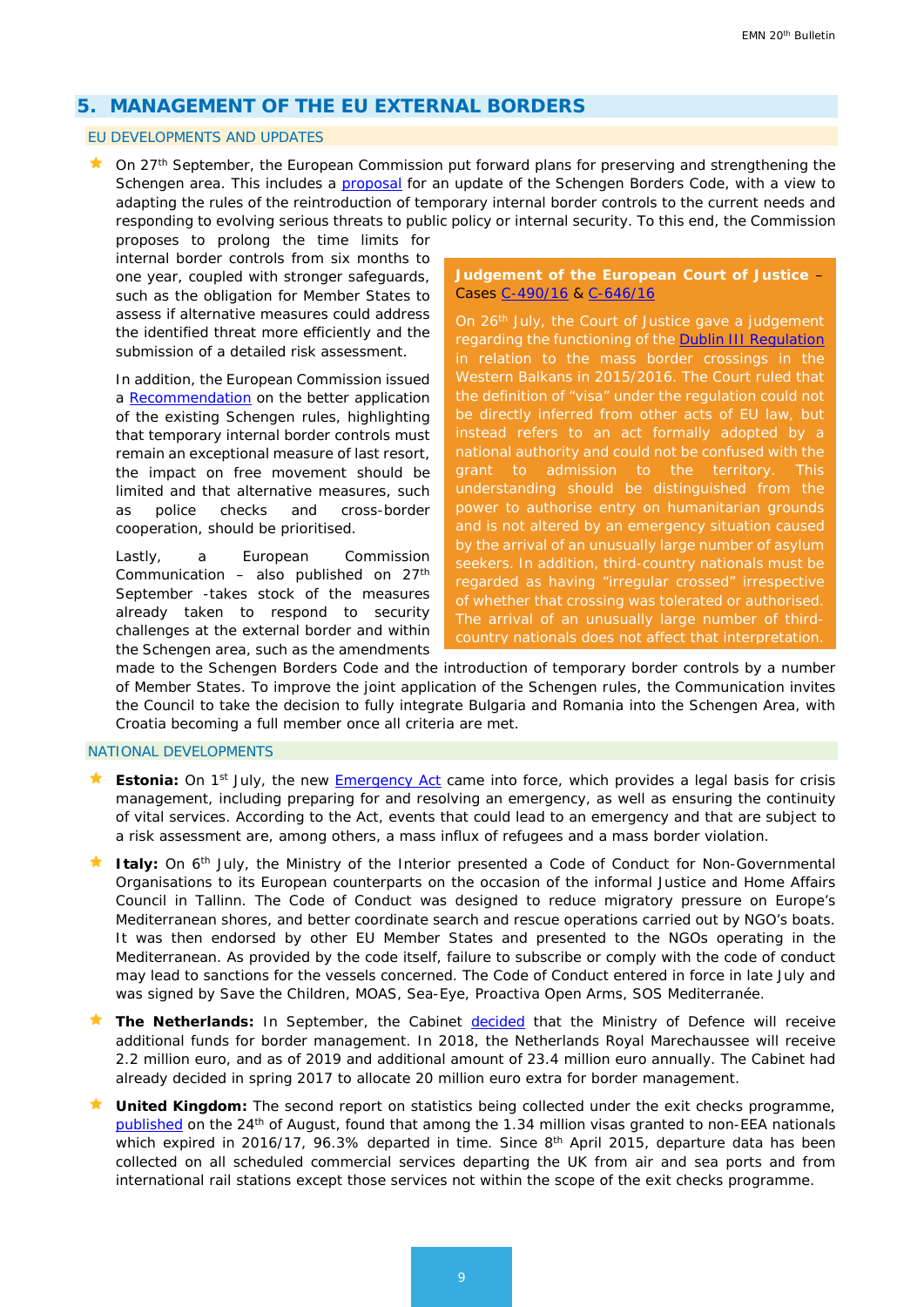# **6. IRREGULAR MIGRATION AND RETURN**

#### EU DEVELOPMENTS AND UPDATES

- $\star$  On 26<sup>th</sup> July, Eurostat [published](http://ec.europa.eu/eurostat/web/products-eurostat-news/-/DDN-20170726-1?inheritRedirect=true&redirect=%2Feurostat%2Fnews%2Fwhats-new) new data on the number of returns in 2016. Last year, 226,150 non EU-citizens, who were illegally present in the EU and ordered to leave, were returned to a third country. This marks the highest number recorded since 2008. With over 74,000 returns (33%), Germany recorded the highest number of third-country national leaving the EU following an order to leave in 2016, followed by the United Kingdom (36,400, or 16%), Greece and Poland (either around 19,000, or 8% each).
- According to the European Commission's seventh [report](https://ec.europa.eu/home-affairs/sites/homeaffairs/files/what-we-do/policies/european-agenda-migration/20170906_seventh_report_on_the_progress_in_the_implementation_of_the_eu-turkey_statement_en.pdf) on the progress made in the implementation of the EU-Turkey Statement, published on  $6<sup>th</sup>$  September, the number of irregular crossings has remained low (at 93 on average). While resettlements progressed at a steady pace, with almost 9,000 Syrians having been resettled from Turkey to the EU, the pace of returns from the Greek islands to Turkey has remained slow, with the number of arrivals significantly outnumbering the number of returns (1,896 since the date of the EU-Turkey Statement). The Commission understands this to be the combined result of the accumulated backlog in the processing of second-instance asylum applications on the Greek islands and of the insufficient pre-return processing and detention capacity.
- A Against the background of an estimated 1.5 million people to be returned from EU Member States in the near future, the European Commission on 27<sup>th</sup> September [published](https://ec.europa.eu/home-affairs/sites/homeaffairs/files/what-we-do/policies/european-agenda-migration/20170927_recommendation_on_establishing_a_common_return_handbook_annex_en.pdf) a revised Return Handbook. This summarises all recommendations put forward to national authorities in the framework of the 2017 [Commission Recommendation](https://emnbelgium.be/sites/default/files/attachments/20170302_commission_recommendation_on_making_returns_more_effective_en.pdf) and the [Renewed Action Plan on Return,](https://ec.europa.eu/home-affairs/sites/homeaffairs/files/what-we-do/policies/european-agenda-migration/20170302_a_more_effective_return_policy_in_the_european_union_-_a_renewed_action_plan_en.pdf) with the aim of further streamlining Member States' return policies. In situations of significant arrival surges, Member States at the external border can, where appropriate, use the hotspot approach to ensure that return operations can be managed swiftly.

#### NATIONAL DEVELOPMENTS

- **Belgium:** Since the summer of 2017, an increasing number of transit migrants have been staying in the Maximilian park in Brussels. The Belgian government does not want this park to become "a new Calais". A number of transit migrants were intercepted and detained. As many of them were from Sudan, an identification mission by a Sudanese delegation was organised, which was questioned by opposition politicians and NGOs. Campaigns were organised by different stakeholders to better inform the transit migrants. These issues were [discussed in the Belgian Parliament](https://emnbelgium.be/news/debate-parliament-about-transit-migrants-maximilian-park-and-identification-sudanese?q=/news/transit-migrants-maximilian-park-identification-sudanese) at the beginning of October.
- Germany: On 29<sup>th</sup> July, the 'Act to Improve the Enforcement of the Obligation to Leave the Country' [entered](https://www.bundesregierung.de/Content/DE/Artikel/2017/02/2017-02-22-bessere-durchsetzung-ausreisepflicht.html) into force. This new legislation facilitates the custody of foreigners awaiting deportation and to monitor them before their deportation if their obligation to leave the country is no longer subject to appeal and if they constitute a significant threat to others or to internal security. It will be possible to order such persons to keep an electronic tagging device with them at all times so their movements can be tracked.

Furthermore, foreigners who are required to leave Germany but do not so voluntarily and who have provided false information about their identity or have failed to cooperate with arrangements for their deportation will only be allowed to remain in the district of the foreigner's authority where he/she has his/her habitual residence. Nor will such foreigners be notified when the temporary suspension of their deportation has been revoked.

The law also amends the Asylum Act: To verify the identity and nationality of asylum seekers who have no valid identification documents, the Federal Office for Migration and Refugees (BAMF) will be allowed, under strict conditions, to examine their mobile telephones and other data storage devices.

- Finland: On 25<sup>th</sup> September, the maximum amount of assistance for voluntary return was *[increased](http://intermin.fi/en/article/-/asset_publisher/vapaaehtoisen-paluun-tukea-korotetaan)* through a Decree of the Ministry of Interior. In the future, the maximum amount of financial assistance granted to adults who decide to voluntarily return to their home countries could be 1,500 euro and to accompanying minors 750 euro. Previously, the maximum amount of financial assistance was 1,000 euro for adults and 600 euro for minors.
- France: A [decree](https://www.legifrance.gouv.fr/eli/arrete/2017/7/25/INTV1717051A/jo/texte) dated 25<sup>th</sup> July has created an exceptional return allowance of 2,500 euros for third country nationals who apply for a return assistance before 31<sup>st</sup> December 2017 to return voluntarily to their country of origin.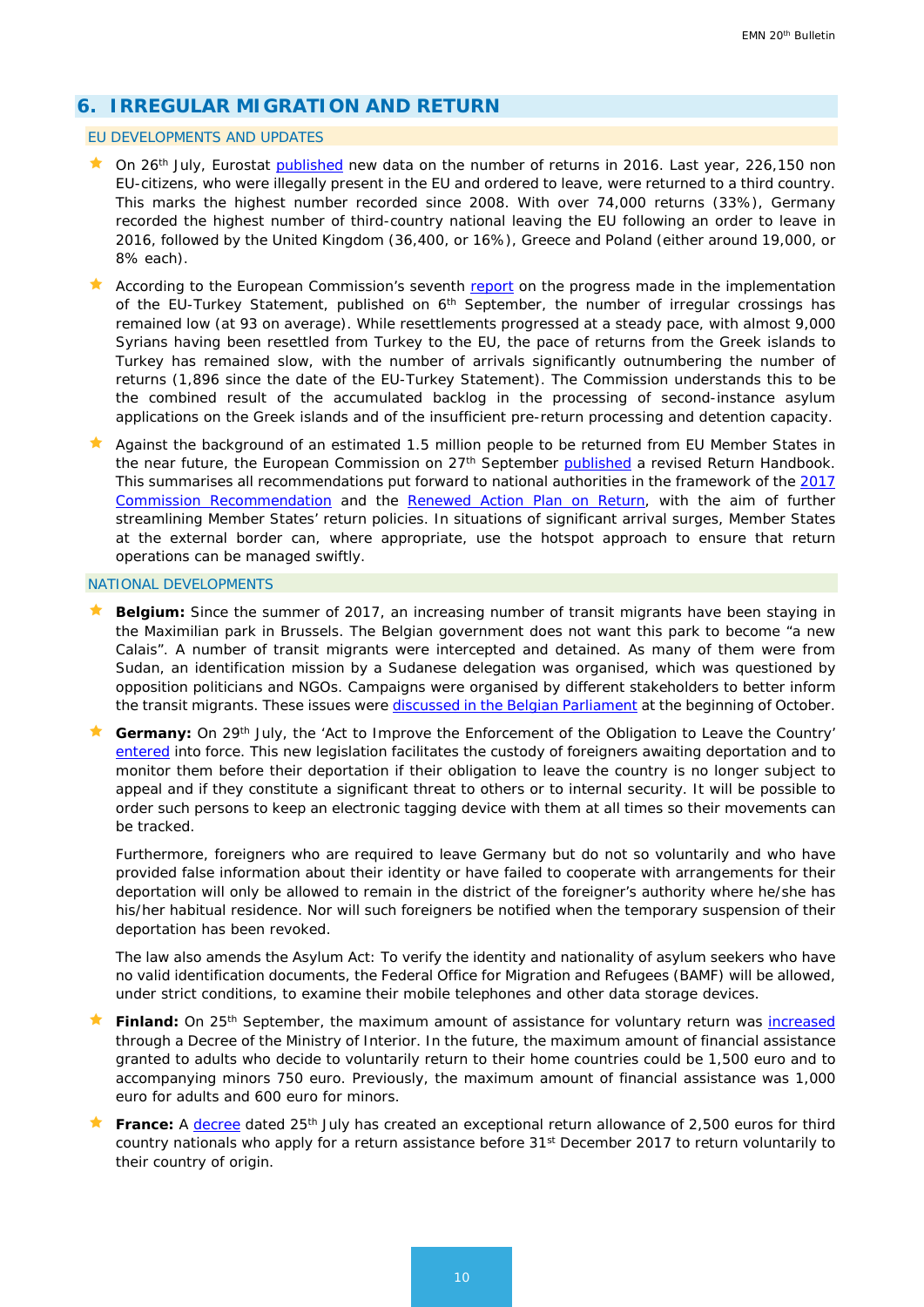- **Lithuania:** In the strategic case of 3rd August, the Supreme Administrative Court of Lithuania ruled that according to the Return Directive, priority should be given to voluntary return against forced return and an third-country national should always be granted a period for voluntary departure. Exceptions apply for specific cases, for example, when there is a ground for believing that a third-country national may abscond or (s)he poses a threat to national security. The Court found that the current legal regulation, under which a period for voluntary departure in respect of unlawfully entering third-country nationals may be granted only under certain additional conditions, should be revised. The Court has noted that in all cases when there is no likelihood of adversely affecting the objectives of the return procedure, priority must be given to the voluntary departure and a return decision must be issued. A decision on expulsion may be issued only if there are reasons for which a more stringent measure, namely expulsion, is required. Required changes to the Law are currently being discussed.
- **The Netherlands:** In July, an [information campaign](https://www.government.nl/latest/news/2017/07/20/launch-of-information-campaign-for-albanian-asylum-seekers) in Albania was launched, aimed at dissuading Albanian nationals from coming to the EU to apply for asylum or to take up illegal work. The campaign is a joint initiative of the International Organisation for Migration (IOM) and the Dutch Repatriation and Departure Service of the Ministry of Security and Justice, in line with the outstanding cooperation between the Netherlands and Albania in the area of migration and repatriation.

## <span id="page-10-0"></span>**7. ACTIONS ADDRESSING TRAFFICKING IN HUMAN BEINGS**

### EU DEVELOPMENTS AND UPDATES

In a GRETA report [published](https://rm.coe.int/greta-2017-28-fgr-irl-en/168074b426) on 20<sup>th</sup> September, the Council of Europe's Group of Experts on Action against Trafficking in Human Beings (GRETA) assessed the latest developments in Ireland as regards the implementation of the Council of Europe's Convention on Action against Trafficking in Human [Beings.](http://www.coe.int/en/web/anti-human-trafficking/about-the-convention) Progress has reportedly been made in a number of areas, such as developing the legal framework and adopting a new comprehensive national action plan to prevent and combat human trafficking. In addition, GRETA also commended the efforts made to raise public awareness of human tracking, discourage demand and assess the impact of public campaigns and other measures.

#### NATIONAL DEVELOPMENTS

- **Estonia:** On 20<sup>th</sup> September, the Parliament of Estonia [adopted](https://www.president.ee/en/media/press-releases/13591-president-of-the-republic-proclaimed-the-ratification-of-the-istanbul-convention/) the law which ratifies the Convention on Preventing and Combating Violence against Women and Domestic Violence [\(Istanbul Convention\)](https://www.coe.int/en/web/istanbul-convention/home). The corresponding legislative amendments came into force on 6<sup>th</sup> July. According to the amendments, the Penal Code now also criminalises forced marriage, female genital mutilation and buying sex from victims of trafficking in human beings.
- Finland: The [number of clients](http://www.migri.fi/for_the_media/bulletins/press_releases/press_releases/1/0/assistance_system_for_victims_of_human_trafficking_already_has_over_200_clients_73977) in the Assistance System for Victims of Human Trafficking has continued to rise this year. At the end of June 2017, the number of human trafficking victims in the assistance system had reached 200 for the first time. When including those children of adult victims who also require assistance, there are a total of about 270 people in the system as a whole.

Moreover, the Assistance System for Victims of Human Trafficking has launched a [project](http://www.migri.fi/for_the_media/bulletins/press_releases/press_releases/1/0/ihme_project_aims_to_strengthen_expertise_in_anti-human_trafficking_work_in_finland_74326) (IHME) to improve the operational preconditions for anti-human trafficking efforts in Finland. The aim of the project is to strengthen efforts to prevent human trafficking, as well as to enhance expertise in identifying and helping victims in the pre-trial investigation of human trafficking in Finland, while promoting the equal treatment of victims by public authorities.

- The Netherlands: On 29<sup>th</sup> September, Mr H.J. (Herman) Bolhaar was **presented** as the new National Rapporteur on Trafficking in Human Beings and Sexual Violence against Children. He succeeds Ms C.E. Dettmeijer, who will be stepping down as National Rapporteur on 15<sup>th</sup> November.
- **Portugal:** During the reporting period, the Immigration and Borders Service (SEF) pursued various initiatives and activities in the field of Trafficking in Human Beings (THB). For example, SEF's dedicated trafficking unit participated in the THB China group meeting within the **EMPACT THB** project frame, which took place in September in Lisbon. It also took part in the Large Scale Joint Action Day, which was organised within the framework of [Operation DRAGON](https://www.europol.europa.eu/newsroom/news/worldwide-operation-dragon-sees-52-countries-teaming-to-thwart-organised-crime) on minor THB victim in The Hague in September. Furthermore, the [Observatory on Trafficking Human Beings](http://www.otsh.mai.gov.pt/en/Pages/default.aspx) (OTSH) undertook several activities and released its second report on THB for the period April to July 2017, in addition to a paper on Statistics of convicted inmates by trafficking between 2013 and 2016. Finally, the National Rapporteur on Trafficking in Human Beings made a presentation on the OTSH/National Monitoring System at the International Seminar on Trafficking in Persons and Smuggling, promoted by the Brazilian Ministry of Justice and Public Security, with the support of the European Union and UNODC (Rio de Janeiro).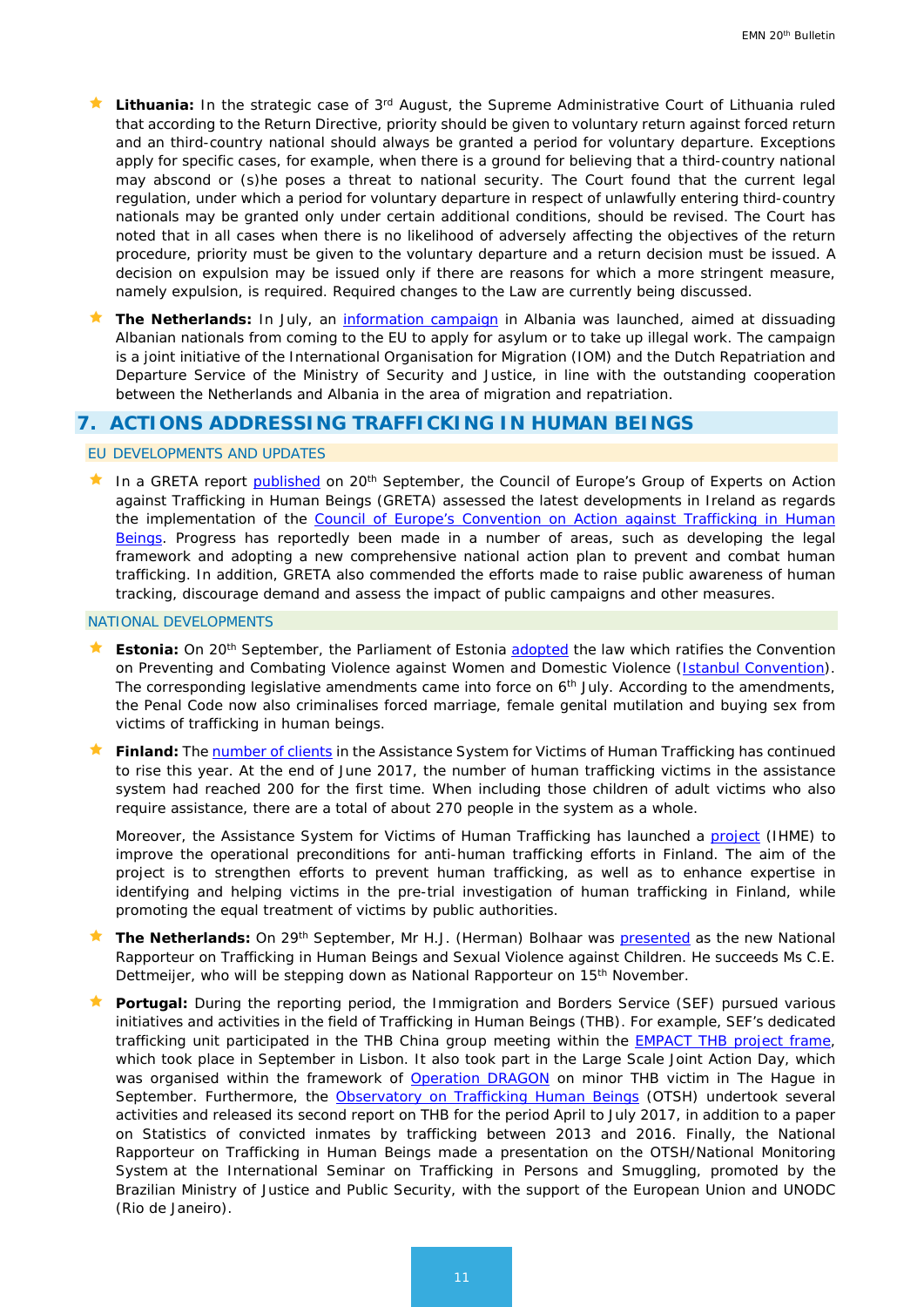# <span id="page-11-0"></span>**8. EXTERNAL DIMENSION**

#### EU DEVELOPMENTS AND UPDATES

 On 28th July, the [EU Trust Fund for Africa](https://ec.europa.eu/europeaid/regions/africa/eu-emergency-trust-fund-africa_en) adopted a [programme](http://europa.eu/rapid/press-release_IP-17-2187_en.htm) worth 46 million euro to reinforce the integrated migration and border management capacities of the Libyan authorities. The aim is to strengthen the operational capacities of the Libyan coastguards and the Libyan border guards along the southern borders most affected by illegal crossings, as well as to equip the Libyan coastguards with the necessary tools to coordinate maritime operation.

This programme is a follow-up to the Commission's [Action Plan](https://ec.europa.eu/home-affairs/sites/homeaffairs/files/what-we-do/policies/european-agenda-migration/20170704_action_plan_on_the_central_mediterranean_route_en.pdf) to support Italy from 4<sup>th</sup> July, and complements the 90 million euro [package](http://europa.eu/rapid/press-release_IP-17-951_en.htm) adopted in April 2017 to foster the protection and resilience of refugees and host communities in Libya.

- On 6<sup>th</sup> September, the European Commission [presented](https://eeas.europa.eu/sites/eeas/files/20170906_fifth_progress_report_on_the_partnership_framework_with_third_countries_under_the_eam_en_0.pdf?utm_source=ECRE+Newsletters&utm_campaign=5eebbc4f35-EMAIL_CAMPAIGN_2017_09_15&utm_medium=email&utm_term=0_3ec9497afd-5eebbc4f35-422304153) its fifth Progress Report on the Partnership Framework with third countries under the European Agenda on Migration. Key achievements reportedly include the reduction of the number of crossing on the Central Mediterranean as well as increased cooperation with Libya, including a new 46.3 million euro project to strengthen border surveillance at the country's sea and land border. In addition, cooperation has been stepped up with some Western African countries, with the pace of implementation of programmes approved under the EU Trust Fund for Africa having further accelerated. 169 contracts have been signed for a total amount of over 1.2 billion euro across the three regions. At the same time, the report acknowledges that formal cooperation on readmission and return with some of the priority countries has continued to stall.
- On 11<sup>th</sup> September, the UNHCR [called](http://www.unhcr.org/news/press/2017/9/59b6a5134/central-mediterranean-situation-unhcr-calls-additional-40000-resettlement.html) for an additional 40,000 resettlement places to be made available for refugees located in 15 priority countries along the Central Mediterranean route, such as Burkina Faso, Chard, Libya, Mali and Sudan. This call comes against the background of only 6,700 refugees along the routes to Libya having been resettled so far this year and was made in the framework of the first of the Core Group for Enhanced Resettlement and Complementary Pathways along the Central Mediterranean route.<sup>[7](#page-11-2)</sup>

#### <span id="page-11-1"></span>NATIONAL DEVELOPMENTS

<u>.</u>

 **Czech Republic:** In July, the government approved financial contributions amounting to 24 million CZK (approx. 0.9 million euro) to the EU Trust Fund for Africa (North of Africa Window) for the project "Support to Integrated Border and Migration Management" in Libya led by the Italian Ministry of the Interior. During August, two more financial donations were approved - support to the Commissariat for Refugees of the Republic of Serbia for strengthening the national local asylum infrastructure system (27 million CZK/1 million euro) and support to Jordan for building national training centre for asylum policy and asylum management (15 million CZK/0.5 million euro). Currently, the government is considering financial assistance amounting to 27 million CZK (1 million euro) to the Italian Interior Ministry for the joint Czech-Italian project on stabilisation of local population of the Republic Cote d'Ivoire. The main aim of the Czech-Italian project, which would be implemented by UNHCR, is the reduction of the risk of statelessness and reintegration of Ivorian returnees.

On 20<sup>th</sup> September, the working group of the **MEDEVAC Programme** met to evaluate its activities undertaken in the first half of 2017. This programme is a govern-run medical humanitarian programme of the Czech Republic focused on the provision of medical care to vulnerable groups in crisis regions. As one of its most recent activities MEDEVAC has begun establishing a physiotherapy department in Kiev and two medical mission in Jordan were underway. Overall, medical teams have been deployed into Jordan, Iraqi Kurdistan region, Senegal and Cambodia, providing surgeries for around 500 patients. Further medical missions in Jordan, Morocco and Senegal are planned towards the second half of 2017. Alongside the mentioned medical humanitarian activities, the programme will be providing donations to further support the health infrastructure in Iraq and Libya.

<span id="page-11-2"></span><sup>&</sup>lt;sup>7</sup> The Core Group for Enhanced Resettlement and Complementary Pathways along the Central Mediterranean route includes global resettlement States, IOM, the EU and UNHCR. In total, 17 States were present at its opening on 11<sup>th</sup> September.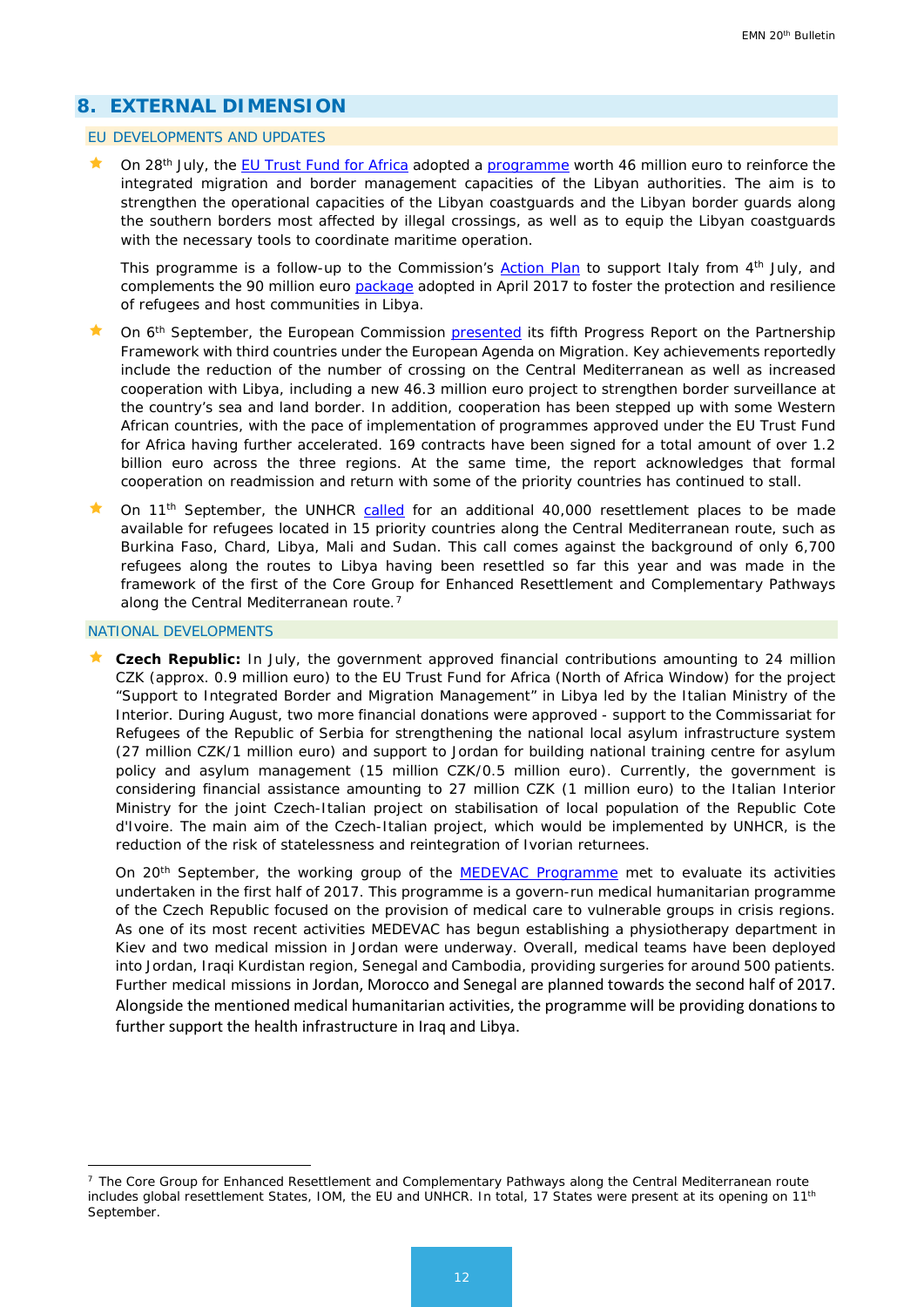**Germany:** On 27<sup>th</sup> August, the German and the Egyptian government [signed](https://www.bundesregierung.de/Content/EN/Artikel/2017/08_en/2017-08-28-deutsch-aegyptische-vereinbarung-migration_en.html) a political agreement to further improve coordination of their policies on migration. Both countries are very much interested in preventing migrants from setting off illegally on the hazardous voyage across the Mediterranean to Europe. The agreement includes a variety of migration-policy elements, including closer economic cooperation and German support for Egypt's education sector in order to effectively address the root causes of migration. It also aims to support refugees in Egypt, including the creation of traineeships and jobs for Egyptians as well as cooperating on activities to fight criminal human trafficking and to improve border controls. The two governments also intend to cooperate more effectively on the repatriation and voluntary return of Egyptians from Germany to their home country.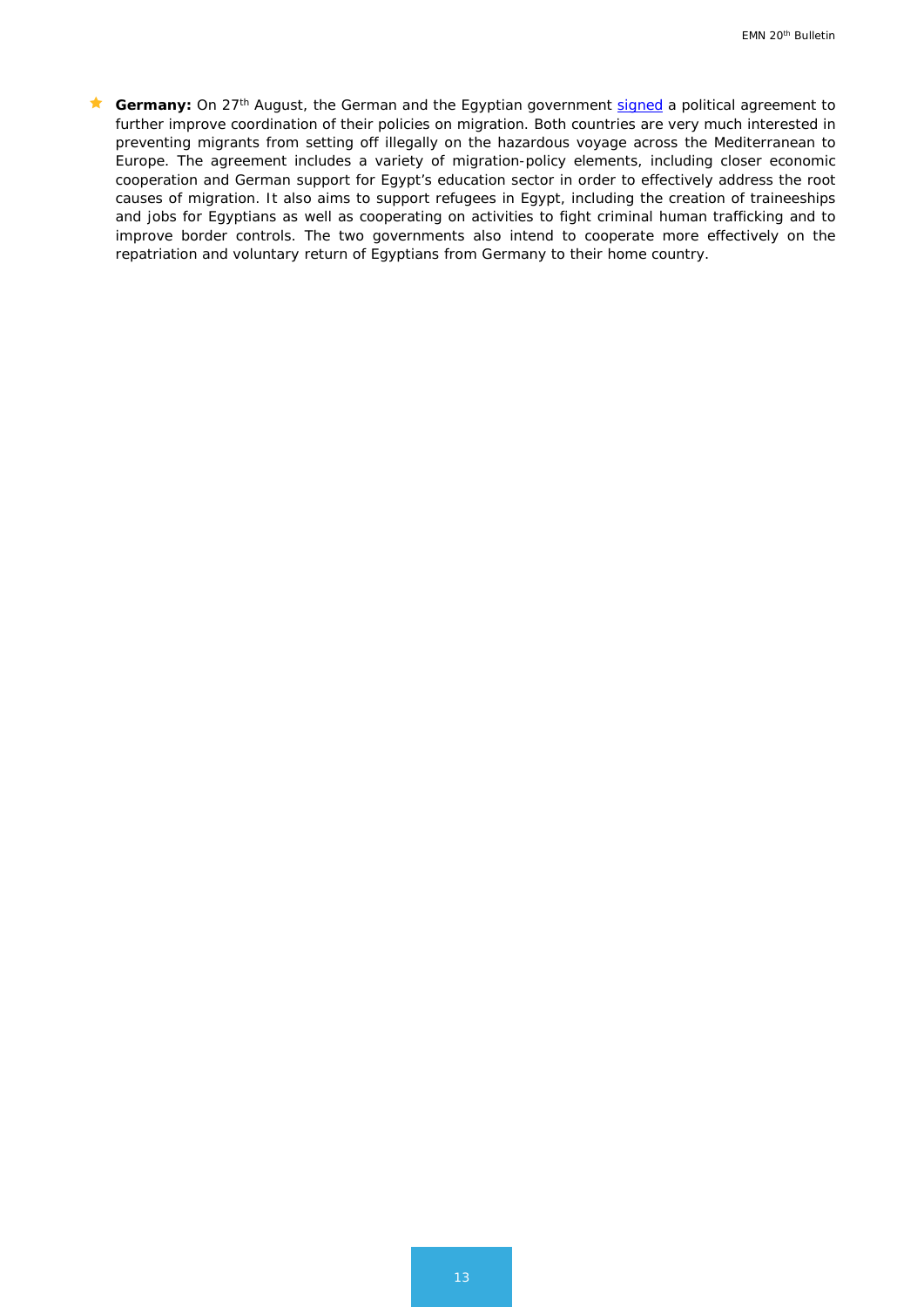# **ANNEX: EU & COMPLEMENTARY STATISTICS, ADDITIONAL INFORMATION, OTHER EMN OUTPUTS AND UPCOMING EVENTS**

## **EU Figures**

Figure 1a: Asylum applications in the EU-28, January 2016 – July 2017.[8](#page-13-0)



*Source: Eurostat [\[migr\\_asyappctzm\],](http://appsso.eurostat.ec.europa.eu/nui/show.do?dataset=migr_asyappctzm&lang=en) total asylum applicants, accessed on 12th October 2017.*

Figure 1b: First time asylum applicants and subsequent applicants (together, total asylum applicants) in the EU-28 and Norway, Q2 2017 (quarterly data)



*Source: Eurostat [\[migr\\_asyappctzm\]](http://appsso.eurostat.ec.europa.eu/nui/show.do?dataset=migr_asyappctzm&lang=en), accessed on 3rd October 2017*

Figure 2: First instance asylum decisions in EU-28 and Norway for non-EU citizens, second quarter 2017



*Source: Eurostat [\[migr\\_asydcfstq\]](http://appsso.eurostat.ec.europa.eu/nui/show.do?dataset=migr_asydcfstq&lang=en), accessed on 3rd October 2017 – Negative decisions include also "Dublin decisions" (according to Art. 4, EC Regulation n. 862/2007).*

<span id="page-13-0"></span><sup>8</sup> Data for July 2017 is not yet available for Cyprus, Ireland and Spain. <u>.</u>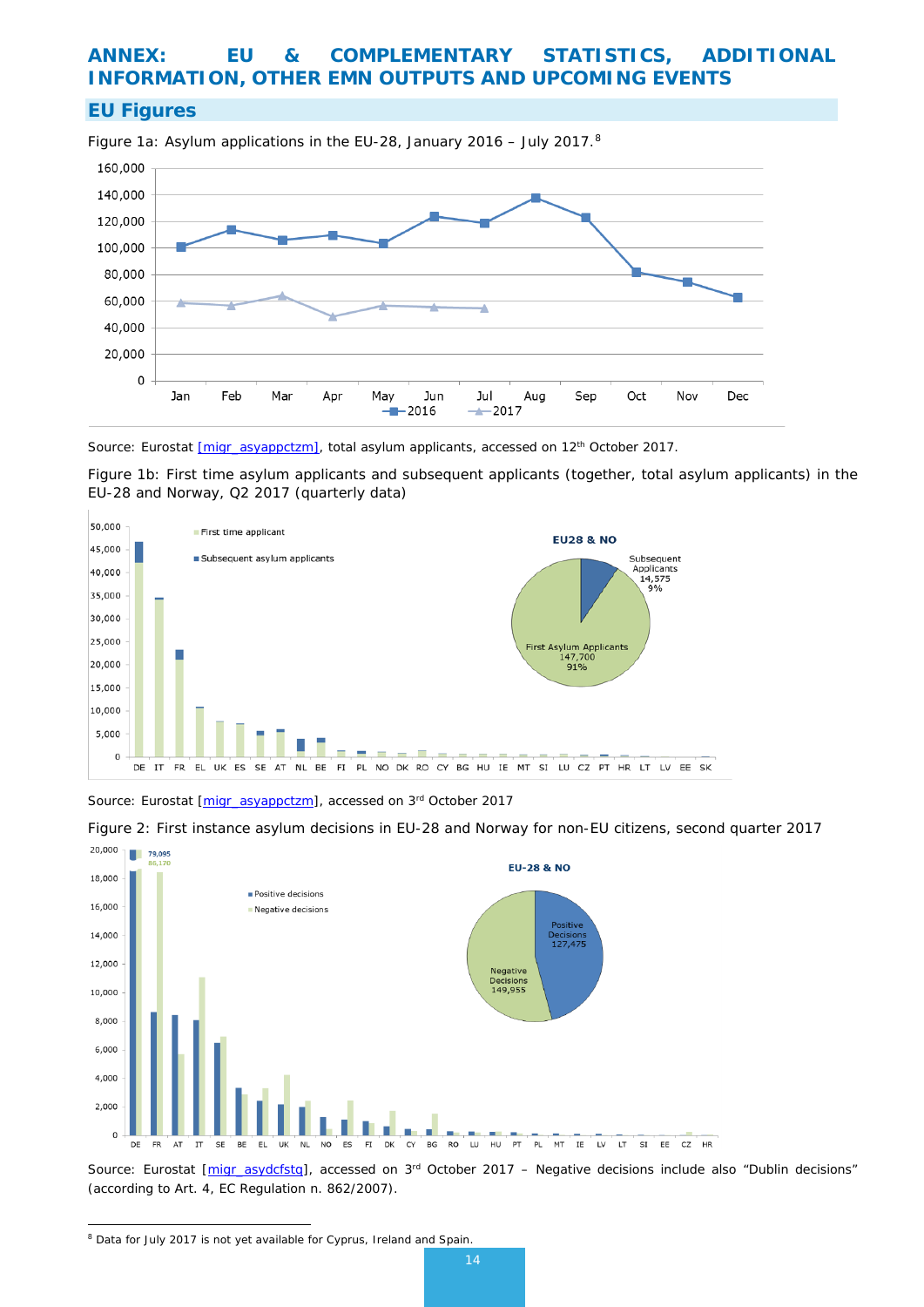Figure 4a: Illegal border crossing– Top nationalities (in ) Figure 4b: Refused entry–Top nationalities (in %) %)





*Sourc[e: FRONTEX FRAN Quarterly Report Q1 2017](http://frontex.europa.eu/assets/Publications/Risk_Analysis/FRAN_Q1_2017.pdf) (January - March 2017)*



Figure 4c: Illegal stay - Top nationalities (in %) Figure 4d: Effective return-Top nationalities (in %)

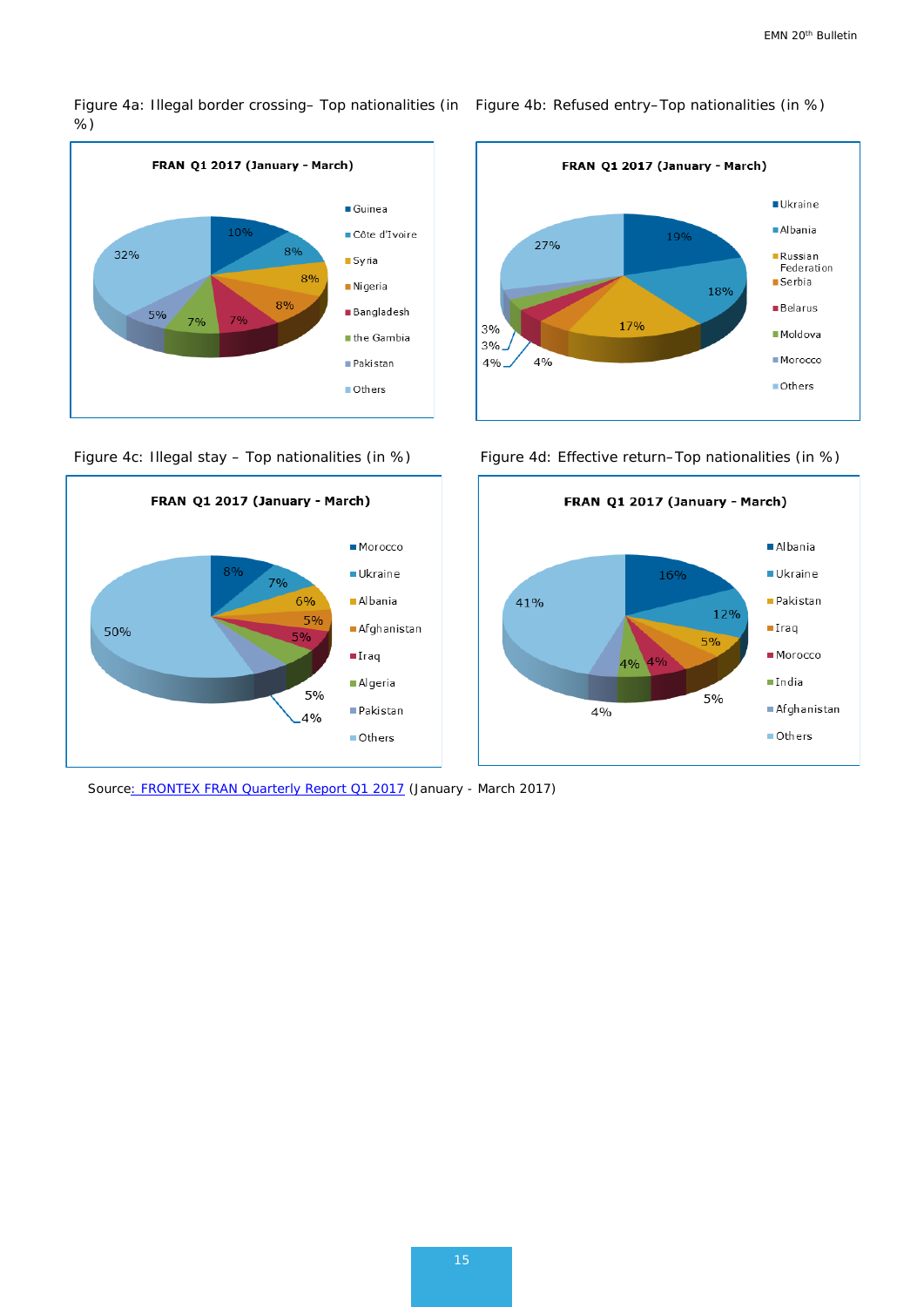# **Latest available national statistics**

## **IMPLEMENTATION OF THE COMMON EUROPEAN ASYLUM SYSTEM**

**United Kingdom:** The Home Office "*Immigration Statistics April to June 2017*" was published on 24<sup>th</sup> August. It provides the latest UK figures on those subject to immigration control, for the period up to year ending June 2017. Topics included: admissions, visas, asylum, settlement, citizenship, detention, removals and voluntary departures.

On the same day, the Office for National Statistics' ["Migration Statistics Quarterly"](https://www.ons.gov.uk/peoplepopulationandcommunity/populationandmigration/internationalmigration/bulletins/migrationstatisticsquarterlyreport/august2017) (produced with Home Office, Department for Work and Pensions and National Records of Scotland) was published. This provides quarterly data on UK migration flows, visas, asylum and settlement.

## **LEGAL MIGRATION AND INTEGRATION**

- **Austria:** On 23<sup>th</sup> August, Statistics Austria published the "Statistical Yearbook on Migration & [Integration 2017".](https://www.integrationsfonds.at/fileadmin/content/AT/Downloads/Publikationen/Statistisches_Jahrbuch_migration_integration_2017.pdf) One of the main developments was the decrease of net migration in 2016 by 43% compared to the previous year (2015: +113,100 persons; 2016: +64,600 persons). The decrease was mainly caused by a 52% decrease in asylum applications (2015: 88,300 applications; 2016: 42,285 applications). Another important demographic development was the increase in the number of foreign residents in Austria. In 2016, on average some 1,898 million people (22% of the population) with foreign background lived in Austria, about 85,000 more than in 2015 (1.813 million). Of these, 1,415 million were born abroad, while 483,000 persons were descendants of foreign-born parents born in Austria, and thus counted as "second generation".
- **Ireland:** Irish [Census](http://www.cso.ie/en/csolatestnews/presspages/2017/census2016profile7-migrationanddiversity/) figures (2016) show the number of non-Irish nationals living in Ireland decreased by 1.6% between 2011 and 2016. In April 2016, there were 535,475 non-Irish nationals from 200 different nations living in Ireland.

The 2017 [Population and Migration Estimates](http://www.cso.ie/en/releasesandpublications/er/pme/populationandmigrationestimatesapril2017/) for Ireland released by the Central Statistics Office show that the number of immigrants has increased by 2.8% year-on-year from 82,300 to 84,600. Non Irishnationals from outside the EU continued to display strong migration flows, accounting for 29,400 (34.8%) of total immigrants and 13,700 (21.1%) of total emigrants. This resulted in an estimated net inward migration among non-Irish nationals from outside the EU of 15,700.

 **Lithuania:** During the first half of 2017, the Migration department issued approximately 12,000 national D visas. If compared to the first half of 2016, this is a 60% increase, which is a result of the rise in applications received by foreigners coming to Lithuania for work purposes. This shows that the national labour market lacks workers and employers are recruiting them from third countries.

## **Updates on EU legislation transposition**

## **LEGAL MIGRATION AND INTEGRATION**

- **Czech Republic:** On 15th August, the Czech Republic successfully completed the transposition process of the Seasonal Workers' Directive [2014/36/EU](http://eur-lex.europa.eu/legal-content/EN/TXT/?uri=celex%3A32014L0036) and the Intra-Corporate Transfers Directive [2014/66/EU.](http://eur-lex.europa.eu/legal-content/EN/ALL/?uri=celex%3A32014L0066) Three new types of residence permit were introduced: Long-term Visa for the Purpose of Seasonal Work, Intra-Corporate Transferee Card and European Union Member-State Intra-Corporate Transferee Card. The fourth new type of a permit – Long-term Residence Permit for the Purpose of Investment – was included in the same amendment of the Act on Residence of Foreign Nationals but serves only as a national permit. Moreover, the Act defined characteristics of an "Unreliable Employer" who will not be allowed to employ labour migrants from the third countries (except those who have free access to the labour market).
- **Lithuania:** The Seasonal Workers' Directive has recently been transposed into national law. The work permit for seasonal workers can be issued if the seasonal occupation is included into the list of seasonal occupations approved by the Ministry of Social security and labour. Seasonal workers who come for seasonal employment for a period longer than 90 days may apply for the national D visa. If they come for shorter periods (less than 90 days) they can also work with the Schengen visa.
- Luxembourg: On 29<sup>th</sup> September, the [bill](http://www.chd.lu/wps/portal/public/Accueil/TravailALaChambre/Recherche/RoleDesAffaires?action=doDocpaDetails&id=7188) transposing the Students and Researchers Directive [2016/801](http://eur-lex.europa.eu/legal-content/EN/TXT/HTML/?uri=CELEX:32016L0801&from=FR) was submitted to Parliament. The bill introduces the right for students and researchers to stay in Luxembourg for nine months after their studies or contract has finished in order to start a company or look for work.